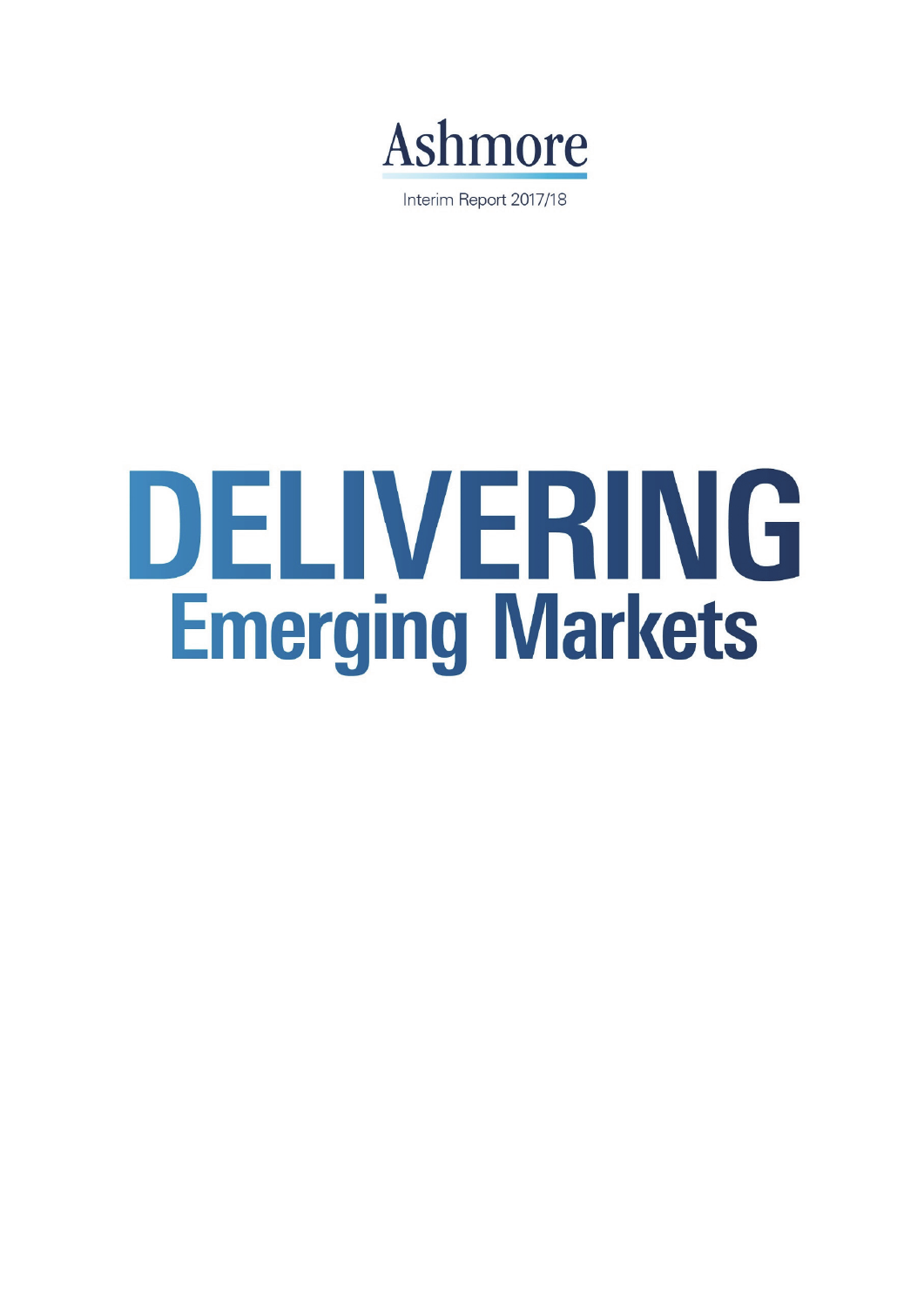# **Contents**

For a downloadable version of the interim report, other announcements and details of up-coming events, please visit the investor relations section of the Group's website

**www.ashmoregroup.com** 

Chief Executive Officer's report Interim condensed consolidated financial statements

2 10 Notes to the interim condensed consolidated financial statements Responsibility statement of the Directors in respect of the half-yearly financial report Independent Review Report to Ashmore Group plc 15 26 27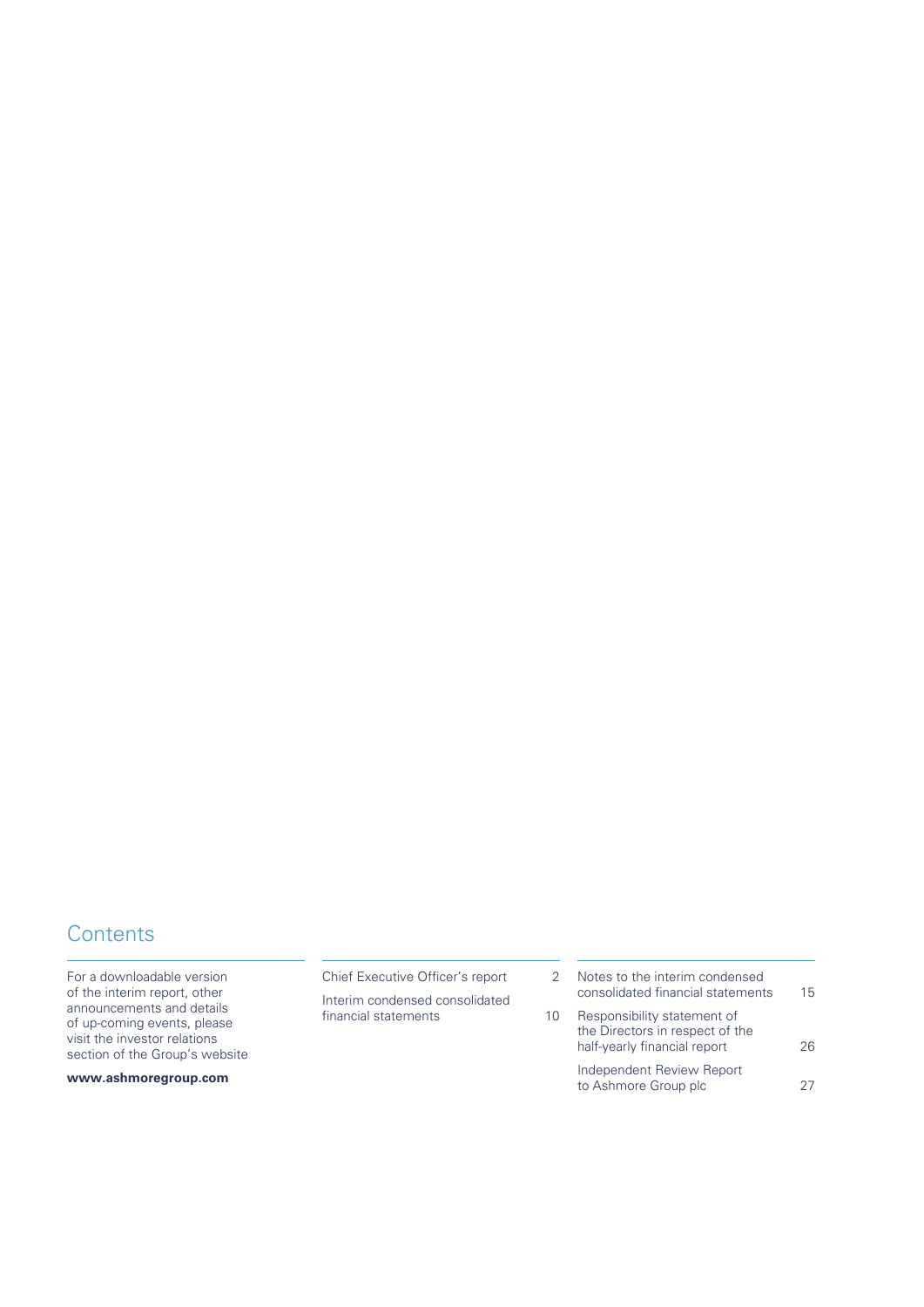# **Highlights**

**Assets under management (AuM) at 31 December 2017** 

US\$69.5bn 30 June 2017: US\$58.7bn

**AuM outperforming benchmarks over** 

**One year Three years Five years** 

82% 93% 87%

30 June 2017: 91% 86% 86% 87%

**Adjusted EBITDA margin** 

**Net management fees**  £120.5m (H1 2016/17: £114.9m)

#### **Profit before tax**

£99 (H1 2016/17: £121.5m) **Diluted earnings per share** 

**Adjusted EBITDA** 

£91.2m (H1 2016/17: £89.7m)

11.3p (H1 2016/17: 13.9p)

**Interim dividend per share** 

67% (H1 2016/17: 66%)

4.55p To be paid on 4 April 2018 (H1 2016/17: 4.55p)

Non-GAAP alternative performance measures (APMs) are defined and explained on page 9.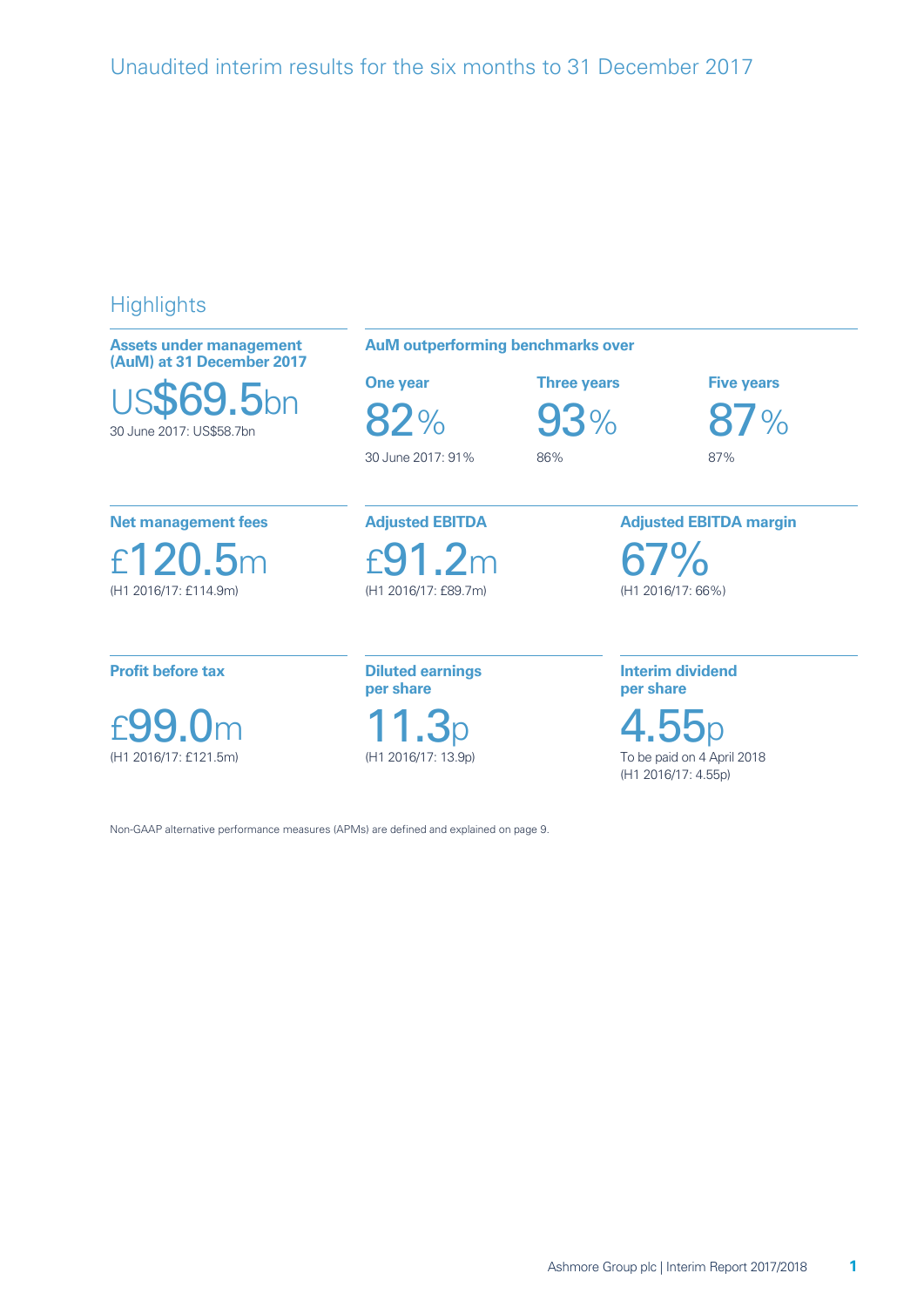# Chief Executive Officer's report

Emerging Markets have delivered consistently strong returns over the past two years, and have significantly outperformed developed world asset classes. The fundamental drivers of this performance have been attractive valuations across Emerging Markets asset classes and supportive economic conditions including accelerating GDP growth and stable inflation. Consequently, institutional investors are returning to Emerging Markets after a period of shifting allocations to Developed Markets investments that were supported by quantitative easing. Ashmore expects these positive drivers to continue in 2018.

Ashmore's performance over the six months to 31 December 2017 reflects this favourable environment. Assets under management increased by 18%, principally driven by net inflows, with broad-based investor demand across the range of fixed income, equity and overlay products as investors recognise the value available in Emerging Markets and seek to address their underweight positions. Ashmore's investment processes have continued to deliver strong performance for clients, in absolute terms and against both benchmark indices and their peer groups.

The Group's business model seeks to align the interests of clients, shareholders and employees through market cycles. For clients, Ashmore's specialist focus and active investment processes have delivered strong long-term performance. For example, the Group's first fixed income fund, EMLIP, celebrated its 25-year anniversary in October 2017, and over this period the fund has generated annualised net returns of 14.4%, outperforming its benchmark (+10.6% annualised) as well as equity indices such as the S&P500 (+9.8% annualised).

As Ashmore has generated attractive returns for clients over the past year, leading to strong inflows, it has also delivered positive operating leverage for shareholders, with growth in operating revenues and a reduction in adjusted operating costs leading to an increase in the adjusted EBITDA margin from 66% to 67%. The current margin represents an improvement from the cyclical low of 62% reported in 2016.

As described in the Market review below, the economic and market performance of Emerging Markets has further to run, as financial conditions continue to ease in a wide range of developing economies. Against this positive backdrop, Ashmore is well positioned to continue to benefit from the next phase of Emerging Markets growth.

#### **Summary non-GAAP financial performance**

The table below reclassifies items relating to seed capital and the translation of non-Sterling balance sheet positions to aid clarity and comprehension of the Group's operating performance, and to provide a more meaningful comparison with the prior period. For the purposes of presenting 'Adjusted profits', operating expenses have been adjusted for the 20% variable compensation charge relating to foreign exchange translation gains and losses.

Non-GAAP alternative performance measures (APMs) are defined and explained on page 9.

|                                                      |                                | Reclassification of            |                                    |                               |                        |
|------------------------------------------------------|--------------------------------|--------------------------------|------------------------------------|-------------------------------|------------------------|
| £m                                                   | H1 2017/18<br><b>Statutory</b> | Seed capital-<br>related items | Foreign<br>exchange<br>translation | H1 2017/18<br><b>Adjusted</b> | H1 2016/17<br>Adjusted |
| Net management fees                                  | 120.5                          |                                | -                                  | 120.5                         | 114.9                  |
| Performance fees                                     | 14.8                           |                                |                                    | 14.8                          | 21.6                   |
| Other revenue                                        | 1.1                            |                                |                                    | 1.1                           | 2.2                    |
| Foreign exchange                                     | (2.0)                          |                                | 2.3                                | 0.3                           | (3.0)                  |
| <b>Net revenue</b>                                   | 134.4                          |                                | 2.3                                | 136.7                         | 135.7                  |
| Investment securities                                | 9.4                            | (9.4)                          |                                    |                               |                        |
| Third-party interests                                | (4.9)                          | 4.9                            |                                    |                               |                        |
| Personnel expenses                                   | (34.0)                         |                                | (0.5)                              | (34.5)                        | (34.5)                 |
| Other expenses excluding depreciation & amortisation | (12.1)                         | 1.1                            |                                    | (11.0)                        | (11.5)                 |
| <b>EBITDA</b>                                        | 92.8                           | (3.4)                          | 1.8                                | 91.2                          | 89.7                   |
| EBITDA margin                                        | 69%                            |                                |                                    | 67%                           | 66%                    |
| Depreciation and amortisation                        | (2.6)                          |                                | -                                  | (2.6)                         | (2.7)                  |
| Operating profit                                     | 90.2                           | (3.4)                          | 1.8                                | 88.6                          | 87.0                   |
| Net finance income/(expense)                         | 9.1                            | (7.1)                          |                                    | 2.0                           | 1.2                    |
| Associates and joint ventures                        | (0.3)                          |                                |                                    | (0.3)                         | 0.8                    |
| Seed capital-related items                           |                                | 10.5                           | $\overline{\phantom{0}}$           | 10.5                          | 25.8                   |
| <b>Profit before tax excluding FX translation</b>    | 99.0                           | -                              | 1.8                                | 100.8                         | 114.8                  |
| Foreign exchange translation                         |                                |                                | (1.8)                              | (1.8)                         | 6.7                    |
| <b>Profit before tax</b>                             | 99.0                           |                                |                                    | 99.0                          | 121.5                  |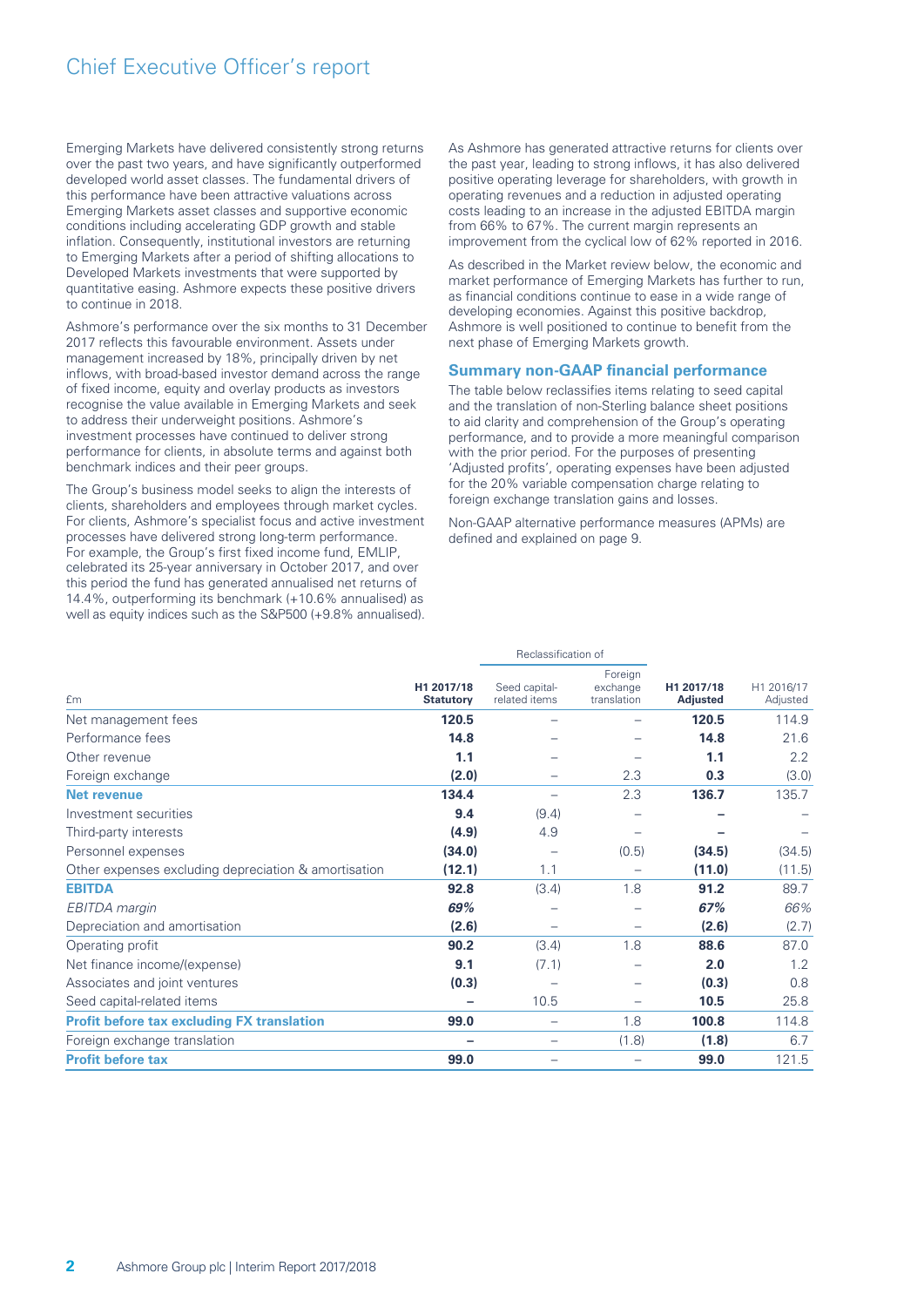#### **Market review**

#### Investment themes

| <b>External debt</b>                                                                                                                                                                             | <b>Local currency</b>                                                                                                                                       | Corporate debt                                                                                                                                                                                                     | <b>Blended debt</b>                                                                                                               |
|--------------------------------------------------------------------------------------------------------------------------------------------------------------------------------------------------|-------------------------------------------------------------------------------------------------------------------------------------------------------------|--------------------------------------------------------------------------------------------------------------------------------------------------------------------------------------------------------------------|-----------------------------------------------------------------------------------------------------------------------------------|
| Invests in debt instruments<br>issued by sovereigns<br>(governments) and<br>quasi-sovereigns (government- sovereign, quasi-sovereign<br>sponsored), principally<br>denominated in G3 currencies. | Invests in local currencies and<br>local currency-denominated<br>instruments issued by<br>and corporate issuers.                                            | Invests in debt instruments<br>issued by public and private<br>sector companies, principally<br>denominated in G3 currencies.                                                                                      | Invests in both G3 currency and<br>local currency-denominated<br>assets across sovereigns,<br>quasi-sovereigns and<br>corporates. |
| <b>Equities</b>                                                                                                                                                                                  | <b>Alternatives</b>                                                                                                                                         | Multi-asset                                                                                                                                                                                                        | Overlay/liquidity                                                                                                                 |
| Invests in equity and equity-<br>related instruments within the<br>Emerging Markets including<br>global, regional, small cap and<br>frontier opportunities.                                      | Provides access to private<br>equity, healthcare,<br>infrastructure, special<br>situations, distressed<br>debt and real estate<br>investment opportunities. | Specialised, efficient, all-in-one Separates and centralises the<br>access to a long-term strategic currency risk of an underlying<br>asset allocation across the<br>full Emerging Markets<br>investment universe. | <b>Emerging Markets asset class</b><br>in order to manage it effectively<br>and efficiently.                                      |

Emerging Markets performed strongly over the six months, reflecting attractive valuations, high and accelerating GDP growth, and supportive fiscal and monetary conditions.

#### External debt

The EMBI GD external debt index increased by 3.8% over the six months, and its spread over US Treasuries compressed by 25bps. High yield bonds outperformed investment grade. There is a common misperception that this asset class is vulnerable to higher US interest rates, yet it has delivered significant positive absolute and relative returns since the first rate increase by the Federal Reserve (Fed) in December 2015. So far in this cycle, the Fed has increased rates five times, and over that period the EMBI GD index has produced a total return of +22% with its spread reducing by 139bps. Importantly, only one country (Mozambique) defaulted, resulting in less than 10bps of index loss and with no readacross to the other 66 countries in the benchmark index.

Over three years, Ashmore's external debt composite has delivered gross annualised returns of +10.9%, a meaningful level of outperformance against its benchmark index, which has returned +7.1% annualised.

The diversity of the asset class coupled with attractive yields and spreads versus US Treasuries implies that external debt will continue to deliver good returns for the foreseeable future. Given the range of opportunities available, active management will continue to be critical to achieving these returns.

#### Local currency

The unhedged GBI-EM GD index increased by 4.4% over the period with good returns from rates and a positive contribution from stronger Emerging Markets currencies against the US dollar.

Ashmore's local currency bonds composite has delivered an annualised gross return of +4.2% over the past three years, ahead of its benchmark index (+2.5%).

From their cyclical peak in 2011, Emerging Market currencies fell 40% against the US dollar and have subsequently rallied only 5%, demonstrating that the recovery in this asset class has only just begun. When combined with high nominal and real yields, the ongoing recovery in currencies means there is the potential for local currency assets to deliver double-digit annualised returns for several more years. The outlook for investor allocations to this asset class is therefore positive.

#### Corporate debt

Corporate debt generated good returns over the six months with the CEMBI BD index rising 2.8%. High yield credit performed more strongly with a total return of 4.2%, thereby comfortably outperforming JP Morgan's US high yield corporate bond index (+2.9%), and it ended the period with a lower default rate of 2.0% versus 3.6% in the US high yield market.

Over three years, the Group's corporate debt composite has generated positive gross investment performance of +10.0% annualised. This is significantly ahead of the performance of its benchmark index, which has returned +6.2% annualised over the same period.

Several factors support continued strong corporate debt performance: the economic backdrop remains favourable; increases in US rates appear priced in; and there is the potential for further significant spread tightening in Emerging Markets corporate credit, particularly in the high yield market. With more than 600 issuers in the benchmark index, credit analysis and security selection is critical to deliver outperformance, and Ashmore's value-based active management approach underpins the delivery of a strong long-term investment track record.

#### Blended debt

The standard blended debt benchmark (50% EMBI GD, 25% GBI-EM GD, 25% ELMI+) increased by 4.0% over the period, with all constituent asset classes delivering positive returns. Stronger economic growth across Emerging Markets will be positive for local markets, but will also improve credit quality with positive implications for bonds. Consistent with the Group's positive outlook for Emerging Markets and the significant value available across each of the underlying asset classes, the blended debt strategy is positioned for further market appreciation, and currently has a bias towards local currency assets.

The Group's blended debt strategy has delivered attractive performance, with gross annualised returns of +9.1% over the past three years compared with +4.8% annualised for the standard benchmark. As described above, each underlying asset class has generated positive returns over the period, and Ashmore has delivered significant outperformance through its proven ability to identify relative value and dynamically allocate across each of its specialised themes.

Ashmore expects ongoing demand for blended debt funds, particularly from investors wanting broad but actively managed exposure to Emerging Markets debt, or those wishing to define bespoke performance benchmarks.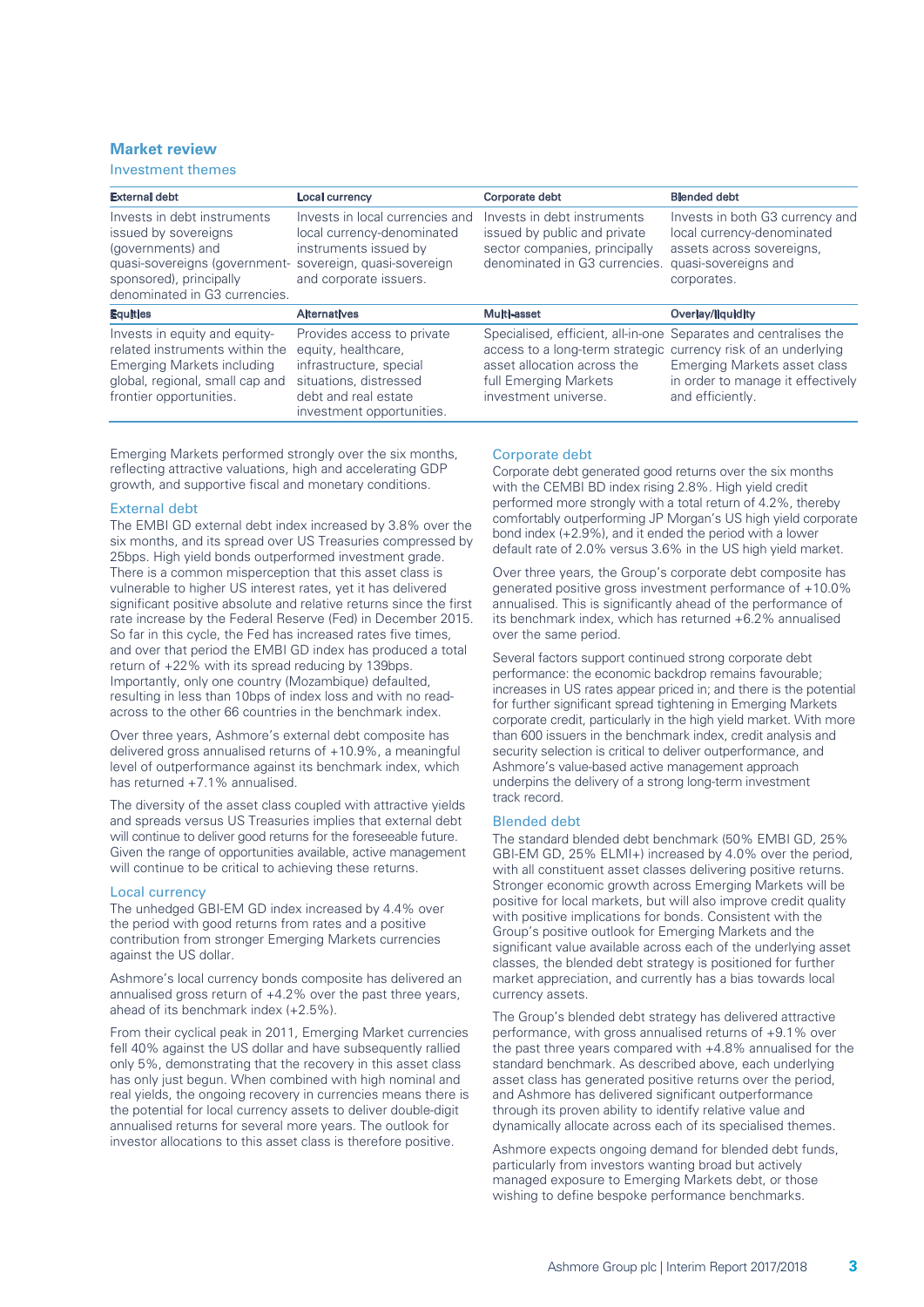#### **Equities**

Emerging Markets equities performed strongly over the six months as economic growth accelerated. The MSCI EM index increased 15.9%, the MSCI Frontier Markets index rose by 14.1% and the MSCI EM small cap index increased by 15.4%.

Ashmore has delivered between 200bps and 300bps of annualised outperformance versus benchmarks over three years for the small cap and frontier markets composites, respectively.

The strong performance across emerging equity markets has been underpinned by a recovery in corporate earnings, meaning valuations remain at attractive levels. For instance, the MSCI EM index currently trades on 12.5x prospective earnings, in line with its long-run average and largely unchanged from its level a year ago despite the 38% price rally in 2017. The market expects double-digit earnings growth in 2018, providing a solid backdrop for further positive investment performance.

#### **Alternatives**

AuM in the theme increased slightly through capital raised into thematic funds such as education and infrastructure. Ashmore continues to explore opportunities to grow the alternatives theme, with a particular focus on Latin America and the Middle East and Asia.

#### Multi-asset

The multi-asset investment theme offers clients exposure to the full range of Ashmore's actively managed Emerging Markets investment themes, thereby increasing diversification and offering potentially higher returns through the cycle. The Group's Emerging Markets multi-asset strategy is performing well, with all funds significantly outperforming their respective benchmarks over three years.

#### Overlay/liquidity

AuM increased by US\$1.5 billion during the period as a result of net inflows to the overlay theme.

#### Market outlook

Emerging Markets assets have delivered attractive absolute returns over the past two years, and outperformed developed world assets by a wide margin. Importantly, this performance has been justified by improving economic conditions and most investors have only just begun to recognise the value available across a very broad range of Emerging Markets asset classes, countries, currencies and issuers.

GDP growth is accelerating across a large number of Emerging Markets countries, following the significant macro-economic adjustments undertaken between 2011 and 2015. So far, this has principally reflected the effect of cheap currencies on export volumes. Ashmore expects the next phase of economic expansion to be driven by domestic demand, as capital flows into financially-constrained nations lead to easier financial conditions, stimulating investment and production, and consequently raising wages and consumption. This will support growth as domestic demand represents on average more than 70% of emerging nations' GDP.

One consequence of faster economic growth is that inflation is likely to pick up across Emerging Markets, from a low level of around 4%. It is therefore probable that Emerging Markets central banks will tighten monetary policy and eventually lead the global rates cycle, leaving the main Developed Markets central banks to contend with low growth, low inflation, high indebtedness and a lack of reforms. This has important positive implications for Emerging Markets currencies, and therefore will be supportive for further capital flows and an extension of the economic and business cycles.

There are several important elections in Emerging Markets in 2018, such as in Brazil and Mexico, and these typically provide opportunities for active managers to generate alpha as markets misprice assets based on unlikely implied outcomes. Another important political factor is the pursuit of reforms, as these can underpin or enhance GDP growth expectations. This is most obviously the case in China, but also relevant to other large developing nations such as India, Brazil and Argentina.

This positive outlook for Emerging Markets is set against a background of continued challenges facing Developed Markets. In the developed world, economic growth is relatively slow, high leverage constrains central banks' ability to raise interest rates, there is little occurring by way of reform, and valuations appear stretched in both equity and fixed income markets. The opportunity cost of being overweight Developed Markets and underweight Emerging Markets is high and rising as the latter enter a third consecutive year of outperformance.

Beyond the country-specific and isolated risks that occur every year, the main risks to the positive outlook for Emerging Markets relate to growth scenarios for the United States. While a low probability, there is a chance that productivity growth forces the Fed to raise rates significantly faster than currently expected by the market, thereby strengthening the US dollar. This would undermine the arguments in favour of flows into local currency markets. Conversely, a weaker growth scenario, potentially including a recession, would have mixed implications for Emerging Markets: it would be negative for certain Emerging Markets equities, but with the probability of lower rates and a weaker US dollar, local currency bonds would stand to benefit.

However, the resilience shown by Emerging Markets in the 2011 to 2015 period in the face of challenges that originated primarily in the developed world, suggest that the asset classes are able to continue to deliver appreciable absolute and relative returns and attract significant investor flows over the medium term. The fact that investors remain underweight Emerging Markets adds further support to the view that the cyclical recovery has only just begun. As a specialist, active manager delivering outperformance from a scalable platform, Ashmore is well-positioned to benefit from the structural growth opportunities in Emerging Markets.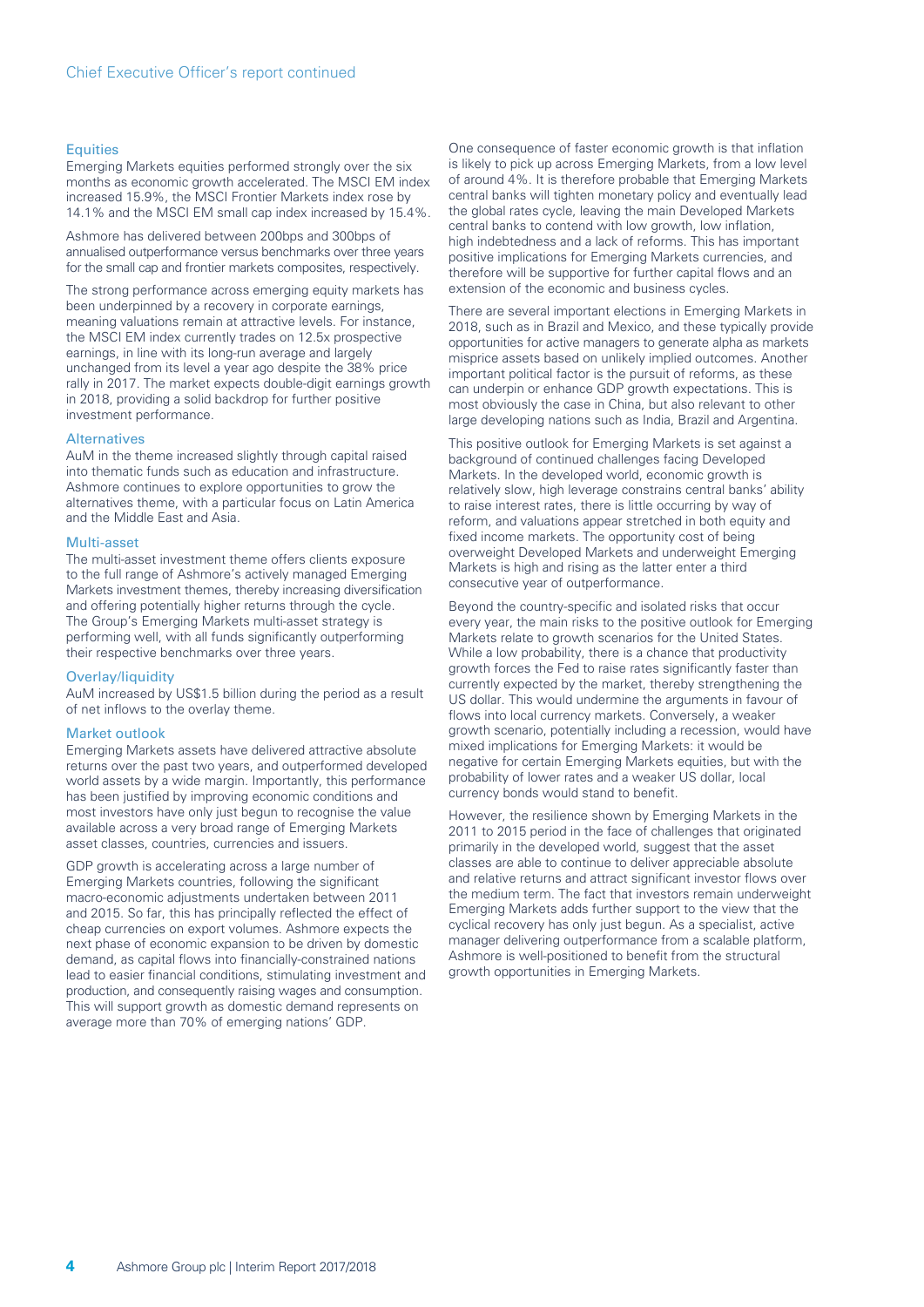#### **Strategy/business developments**

Ashmore continues to invest in its future growth. During the period, the Group's global and specialist equities capabilities were enhanced through the recruitment of a number of senior investment professionals in London. Over the medium term, the Group's goal is to increase the level and proportion of the Group's AuM managed in equity strategies from 6% today.

The Group continues to manage its seed capital programme actively. During the six months, new investments of £27.7 million were made across a range of funds, and successful recycling of previous seed capital investments totalled £18.7 million.

The Group's local market businesses are performing well. Together, the five businesses in Colombia, Saudi Arabia, Dubai, India and Indonesia manage US\$4.3 billion, or 6% of the Group's total AuM, and are increasingly profitable.

With consistently good performance across Emerging Markets, Ashmore's intermediary retail AuM increased by 20% to US\$8.1 billion over the six months. The majority of the growth has been delivered through net inflows, which at US\$1.1 billion for the period are equivalent to the total retail net flows achieved in the whole of the preceding financial year.

There is ongoing demand for blended debt and short duration products from retail clients in Asia, Europe and the US, and particular interest in specialist equity strategies, such as frontier markets. There was also a significant increase in Europe and US client flows into local currency funds during the period. By intermediary type, the Group has seen strong flow momentum from Asian and European private banks, and good net inflows from European and US wealth managers and platforms, as well as US registered investment advisers (RIAs) and wirehouses.

With regards to the process for the UK to leave the European Union (Brexit), there has been no new information relevant to the Group since it published its annual report in September 2017. Ashmore remains of the view that the operational implications of Brexit will be manageable.

#### **AuM development**

As at 31 December 2017, assets under management were US\$69.5 billion, an increase of US\$10.8 billion, or 18%, during the six months. A significant proportion of this resulted from net inflows of US\$7.9 billion over the six months, continuing the positive trend experienced in the prior financial year.

The strong net flow performance is consistent with this stage in the cycle, as there is inevitably a lag between consistently good market performance and institutional investors taking action, which in many cases is dependent on manager selection, asset allocation and mandate funding processes that can play out over several months or quarters.

Investment performance contributed US\$3.2 billion and average AuM of US\$64.3 billion was 21% higher than in the same period in the prior year (H1 2016/17: US\$53.3 billion).

Gross subscriptions increased significantly to US\$15.0 billion, or 26% of opening AuM (H1 2016/17: US\$5.5 billion, 10% of opening AuM), with broad-based demand across client categories and geographies. The stronger sales performance reflects both higher allocations from existing institutional clients and new segregated mandates, and an acceleration of flows through retail intermediary channels.

Gross redemptions were similar to last year at US\$7.1 billion, or 12% of opening AuM (H1 2016/17: US\$6.2 billion, 12% of opening AuM). Redemptions were slightly higher in the second quarter, as some clients took the opportunity to realise profits towards the end of the calendar year.

During the first quarter of the financial year, assets totalling US\$2.2 billion were reclassified into the blended debt theme as a result of, for example, changes to performance benchmarks or investment guidelines. The majority of the assets (US\$2.0 billion) were previously in the local currency theme, with the remainder in the external debt theme.

The Group's client base is predominantly institutional, with 88% of AuM from such clients (30 June 2017: 88%) and the remainder sourced through intermediaries, which provide access to retail investors. Segregated accounts represent 64% of AuM (30 June 2017: 67%).

Ashmore's principal mutual fund platforms are in Europe and the US, which together account for 20% of AuM (30 June 2017: 19%). The European SICAV range comprises 26 funds with AuM of US\$12.1 billion (30 June 2017: US\$9.3 billion in 26 funds) and the US 40-Act range has eight funds with AuM of US\$2.0 billion (30 June 2017: US\$1.7 billion in 10 funds).

#### Investment performance

The Group's investment performance remains strong with 82% of AuM outperforming over one year, 93% over three years, and 87% over five years (30 June 2017: 91%, 86% and 87%, respectively). As at 31 December 2017, the majority of the Group's fixed income and specialist equity products are in the first or second performance quartile when compared with peers, over one, three and five years.

EMLIP's 25-year track record is an important factor in illustrating to clients not only the potential returns available in Emerging Markets, but also the virtues of active management and the success across numerous market cycles of Ashmore's rigorous and consistent investment processes.

The Group's investments are geographically diverse and consistent with recent periods, with 37% in Latin America, 23% in Asia Pacific, 27% in Eastern Europe and 13% in the Middle East and Africa.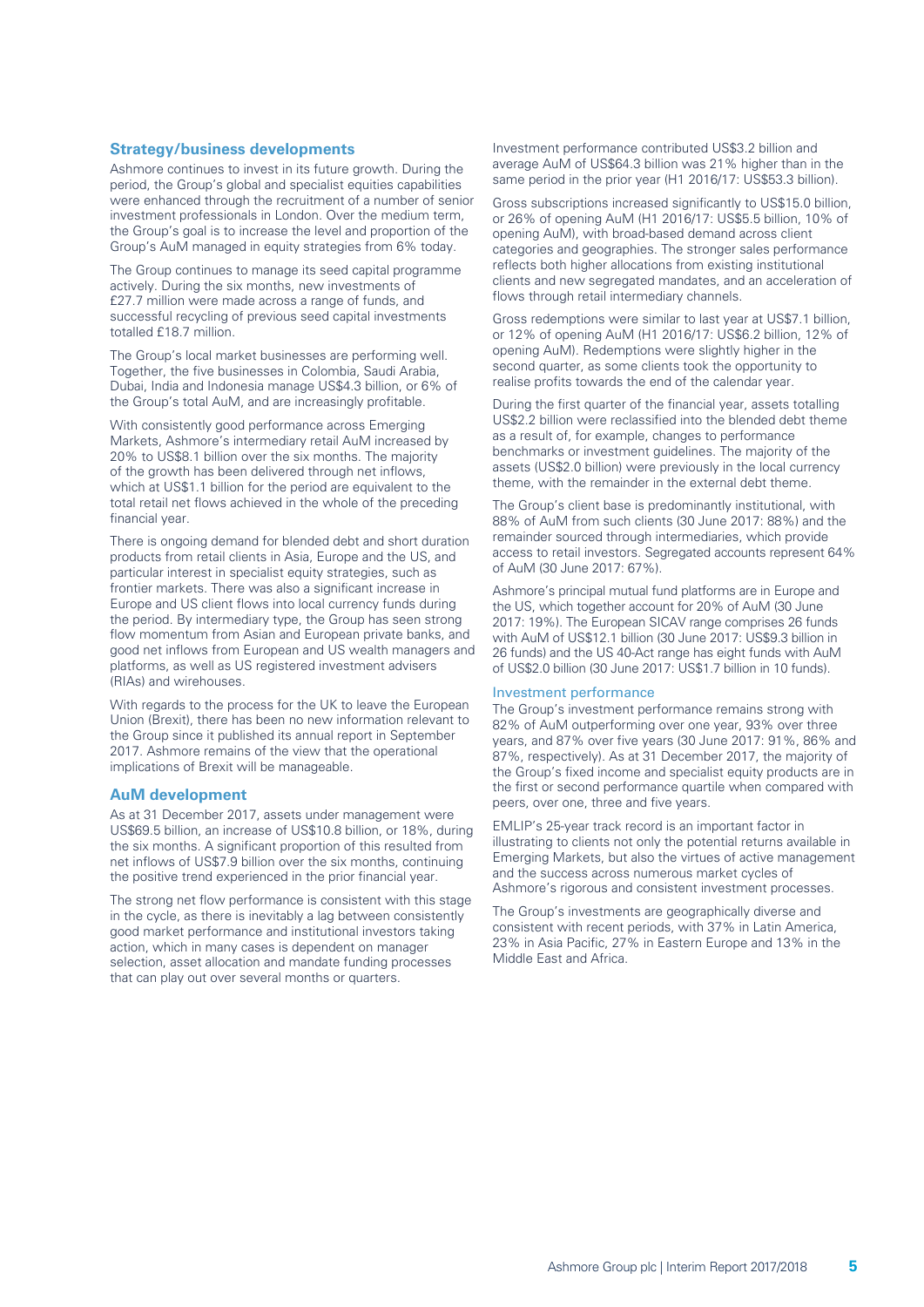#### AuM movements by investment theme as classified by mandate

The development during the period of AuM by theme as classified by mandate is shown in the following table.

| Investment theme    | AuM<br>30 June 2017<br>US\$bn | Gross<br>subscriptions<br>US\$bn | Gross<br>redemptions<br>US\$bn | Net flows<br>US\$bn | Performance<br>US\$bn | Other/<br>reclassification<br>US\$bn | AuM<br>31 December<br>2017<br><b>US\$bn</b> |
|---------------------|-------------------------------|----------------------------------|--------------------------------|---------------------|-----------------------|--------------------------------------|---------------------------------------------|
| External debt       | 13.3                          | 2.4                              | (1.1)                          | 1.3                 | 0.6                   | (0.2)                                | 15.0                                        |
| Local currency      | 13.7                          | 4.1                              | (1.7)                          | 2.4                 | 0.8                   | (2.0)                                | 14.9                                        |
| Corporate debt      | 6.3                           | 2.6                              | (1.5)                          | 1.1                 | 0.4                   |                                      | 7.8                                         |
| <b>Blended debt</b> | 14.6                          | 2.6                              | (1.4)                          | 1.2                 | 0.8                   | 2.2                                  | 18.8                                        |
| Equities            | 3.4                           | 1.1                              | (0.9)                          | 0.2                 | 0.3                   |                                      | 3.9                                         |
| Alternatives        | 1.5                           | 0.1                              |                                | 0.1                 |                       |                                      | 1.6                                         |
| Multi-asset         | 1.1                           |                                  | (0.1)                          | (0.1)               | 0.2                   |                                      | 1.2                                         |
| Overlay/liquidity   | 4.8                           | 2.1                              | (0.4)                          | 1.7                 | 0.1                   | (0.3)                                | 6.3                                         |
| <b>Total</b>        | 58.7                          | 15.0                             | (7.1)                          | 7.9                 | 3.2                   | (0.3)                                | 69.5                                        |

In August 2017, Ashmore's equity interest in Taiping Fund Management Company Limited reduced from 15% to 8.5%, resulting in a US\$0.3 billion reduction in AuM in the overlay/liquidity investment theme.

#### AuM % by investment theme as classified by mandate and as invested

The following table reports AuM 'as invested' by underlying asset class, which adjusts from the 'by mandate' presentation to reflect the allocation to underlying asset classes of the multi-asset and blended debt themes, and the cross-over investment by certain external debt funds.

|                     |                               | AuM at 30 June 2017               |                                     |                                      | AuM at 31 December 2017                  |                                                   |  |
|---------------------|-------------------------------|-----------------------------------|-------------------------------------|--------------------------------------|------------------------------------------|---------------------------------------------------|--|
| Investment theme    | Classified by<br>mandate<br>% | Classified as<br>invested<br>$\%$ | Classified as<br>invested<br>US\$bn | <b>Classified by</b><br>mandate<br>% | <b>Classified as</b><br>invested<br>$\%$ | <b>Classified as</b><br>invested<br><b>US\$bn</b> |  |
| External debt       | 23                            | 39                                | 22.5                                | 22                                   | 38                                       | 26.5                                              |  |
| Local currency      | 23                            | 30                                | 17.8                                | 21                                   | 30                                       | 20.8                                              |  |
| Corporate debt      | 11                            | 13                                | 7.8                                 | 11                                   | 14                                       | 9.4                                               |  |
| <b>Blended debt</b> | 25                            |                                   |                                     | 27                                   |                                          |                                                   |  |
| Equities            | 6                             |                                   | 3.9                                 | 6                                    | 6                                        | 4.5                                               |  |
| Alternatives        | ◠                             | 3                                 | 1.8                                 | 2                                    | 3                                        | 1.8                                               |  |
| Multi-asset         | ◠                             |                                   |                                     |                                      |                                          |                                                   |  |
| Overlay/liquidity   | 8                             | 8                                 | 4.9                                 | 9                                    | 9                                        | 6.5                                               |  |
| <b>Total</b>        | 100                           | 100                               | 58.7                                | 100                                  | 100                                      | 69.5                                              |  |

#### **Financial review**

#### Fee income and net management fee margin by investment theme

The table below summarises the net management fee income after distribution costs, performance fee income, and average net management fee margin by investment theme, determined by reference to weighted average assets under management.

|                     |                  | Net management fees |                  | Performance fees | Net management fee margin |                   |
|---------------------|------------------|---------------------|------------------|------------------|---------------------------|-------------------|
| Investment theme    | H1 2017/18<br>£m | H1 2016/17<br>£m    | H1 2017/18<br>£m | H1 2016/17<br>£m | H1 2017/18<br>bps         | H1 2016/17<br>bps |
| External debt       | 24.4             | 23.6                | 1.7              | 8.3              | 45                        | 51                |
| Local currency      | 21.4             | 22.7                | 7.3              | 10.8             | 43                        | 43                |
| Corporate debt      | 16.3             | 12.7                | 0.8              |                  | 61                        | 61                |
| <b>Blended debt</b> | 34.1             | 30.8                | 4.9              | 2.5              | 50                        | 53                |
| Equities            | 10.8             | 11.4                | 0.1              |                  | 79                        | 96                |
| Alternatives        | 6.6              | 7.9                 |                  |                  | 137                       | 141               |
| Multi-asset         | 3.3              | 3.8                 |                  |                  | 76                        | 82                |
| Overlay/liquidity   | 3.6              | 2.0                 |                  |                  | 17                        | 16                |
| <b>Total</b>        | 120.5            | 114.9               | 14.8             | 21.6             | 50                        | 54                |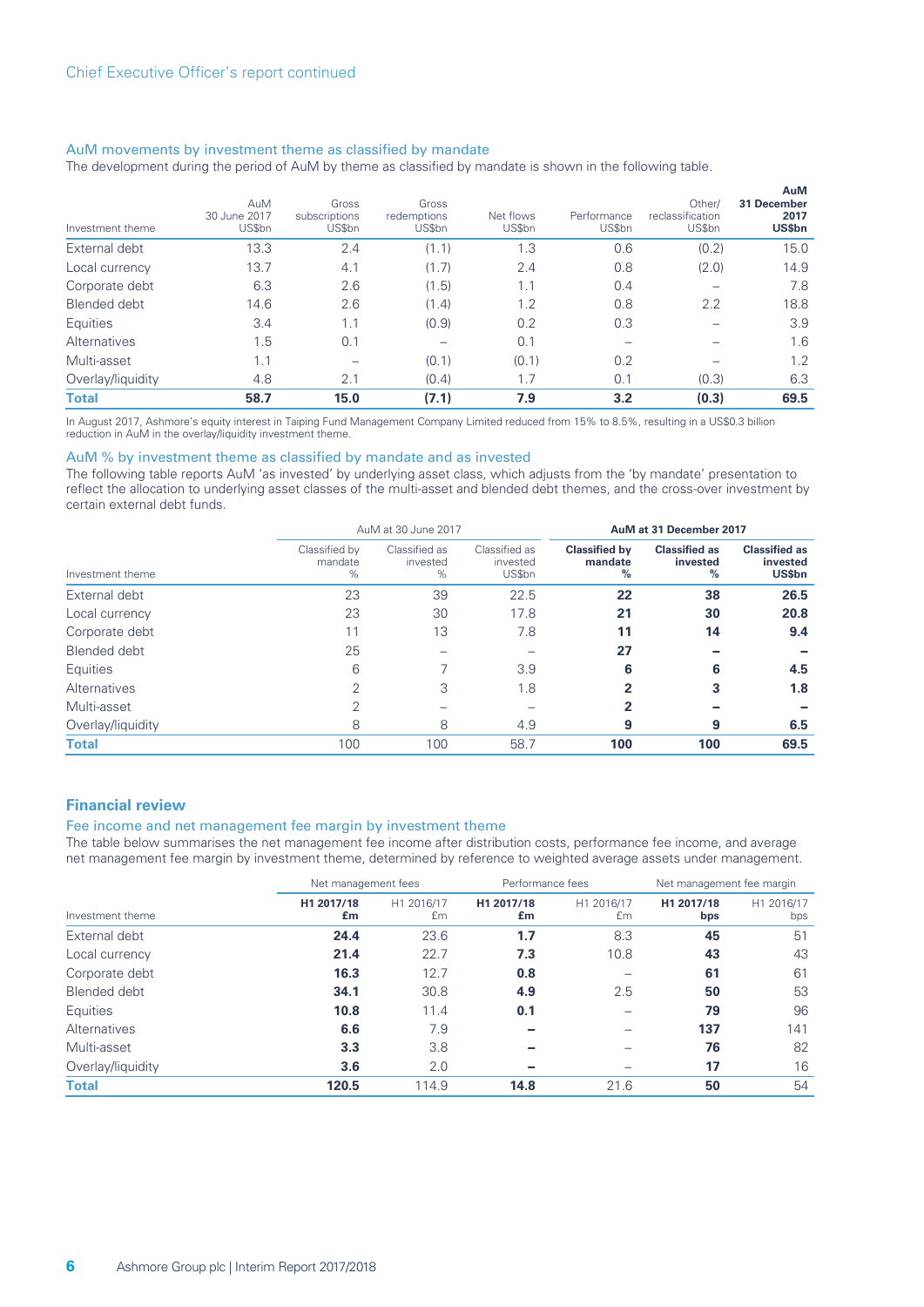#### Revenues

Higher net management fee income of £120.5 million was partially offset by a lower contribution from performance fees, leading to a 1% increase in operating revenues to £136.7 million (H1 2016/17: £135.7 million). On a statutory basis, including foreign exchange translation, net revenues were £134.4 million (H1 2016/17: £144.1 million).

The Group's management fee income, net of distribution costs, increased 5% to £120.5 million (H1 2016/17: £114.9 million). Growth in AuM outweighed the 4% increase in the average GBP:USD rate, from 1.2809 to 1.3259, and a year-on-year reduction in the average net management fee margin from 54bps to 50bps. The movement in the margin is attributable to the impact of large mandate wins (2bps), investment theme mix (1.5bps), and other effects (0.5bps). Compared with H2 2016/17, the net management fee margin was unchanged.

Performance fees of £14.8 million (H1 2016/17: £21.6 million) were generated in the period across a range of funds and investment themes.

At 31 December 2017, 12% of the Group's AuM was eligible to earn performance fees (30 June 2017: 12%), of which a substantial proportion is subject to rebate agreements.

Translation of the Group's non-Sterling assets and liabilities, excluding seed capital, at the period end resulted in a foreign exchange loss of £2.3 million (H1 2016/17: £8.4 million gain). reflecting Sterling strength against the US dollar over the period. The net realised and unrealised gain on the Group's foreign exchange hedges was £0.3 million (H1 2016/17: £3.0 million loss).

#### Operating costs

The Group continues to exercise strict control over its discretionary expenditure. Consequently, total operating costs were reduced by 6% to £48.7 million (H1 2016/17: £51.8 million), with both personnel and other operating costs lower than in the prior year period.

Excluding variable compensation, operating costs fell by 5% to £27.0 million (H1 2016/17: £28.5 million). This includes £1.1 million of operating costs borne by consolidated funds (H1 2016/17: £1.4 million). Excluding variable compensation, consolidated fund expenses and currency effects, operating costs were reduced by 3% versus the same period in the prior year.

Fixed staff costs of £12.3 million decreased by 5% compared with the prior year (H1 2016/17: £12.9 million), reflecting 3% lower average headcount and the effect of actions taken a year ago such as the sale of the Turkish business and restructuring of the Group's operations in the United States.

The Group's headcount increased by 2% over the six-month period from 252 to 257 employees, due to recruitment centred on the equities investment team as well as increases in local offices such as Dubai and Indonesia.

Other operating costs, excluding depreciation and amortisation, fell by £0.8 million to £12.1 million. Excluding the effects of consolidated funds, other operating expenses declined 4% to £11.0 million.

From January 2018, the cost of third-party investment research will be borne by the Group. This is not expected to have a material impact on operating costs given the nature of the Group's investment processes, with a heavy emphasis on well-established in-house capabilities, and the bias towards fixed income markets in the Group's AuM mix.

As is usual at the half-year stage, variable compensation has been accrued at 20% of earnings before variable

compensation, interest and tax, resulting in a charge of £21.7 million (H1 2016/17: £23.3 million).

The combined depreciation and amortisation charge for the period was £2.6 million (H1 2016/17: £2.7 million).

#### **Adjusted EBITDA**

Adjusted EBITDA, which reclassifies items relating to seed capital investments and foreign exchange translation effects, increased by 2% from £89.7 million to £91.2 million. This positive operating leverage was achieved through 1% growth in operating revenues and a 1% reduction in adjusted operating costs excluding depreciation and amortisation.

The adjusted EBITDA margin, which reflects the Group's underlying operating performance, increased from 66% to 67%.

#### Finance income

Net finance income of £9.1 million (H1 2016/17: £26.1 million) includes items relating to seed capital investments, which are described in more detail below. Excluding these items, net interest income for the period was £2.0 million (H1 2016/17: £1.2 million).

#### Profit before tax

Statutory profit before tax of £99.0 million is lower than in the prior year period (H1 2016/17: £121.5 million) due to the impact of foreign exchange translation, and lower contributions from performance fees and seed capital investments.

#### **Taxation**

The majority of the Group's profit is subject to UK taxation; of the total current tax charge for the six-month period of £18.9 million (H1 2016/17: £22.1 million), £14.3 million relates to UK corporation tax (H1 2016/17: £17.4 million).

There is a £19.2 million net deferred tax asset on the Group's balance sheet as at 31 December 2017 (31 December 2016: £13.9 million), which arises principally as a result of timing differences in the recognition of the accounting expense and actual tax deduction in connection with i) share-based payments and ii) goodwill and intangibles arising on the acquisition of Ashmore's equity business.

The Group's effective tax rate for the six-month period is 18.0% (H1 2016/17: 18.7%), which is lower than the prevailing UK corporation tax rate of 19.0% (H1 2016/17: 19.75%). This predominantly reflects the blend of the varying rates that apply across the territories in which the Group operates. Note 9 to the interim condensed financial statements provides a full reconciliation of this difference compared to the UK corporation tax rate.

#### Earnings per share

Basic earnings per share for the period declined by 18% to 12.0 pence (H1 2016/17: 14.7 pence) and diluted earnings per share declined by 19% from 13.9 pence to 11.3 pence.

#### Balance sheet, cash flow and foreign exchange

It is the Group's policy to maintain a strong balance sheet in order to meet regulatory capital requirements, to support the commercial demands of current and prospective investors, and to fund strategic development opportunities across the business. These include establishing distribution offices and local asset management ventures, seeding and investing in funds and other assets, and other strategic initiatives.

As at 31 December 2017, total equity attributable to shareholders of the parent was £704.9 million (31 December 2016: £695.8 million, 30 June 2017: £724.4 million). Capital resources available to the Group totalled £596.2 million as at 31 December 2017, equivalent to 84 pence per share, and significantly exceeded the Group's regulatory capital requirement of £111.1 million, equivalent to 16 pence per share. The Group has no debt.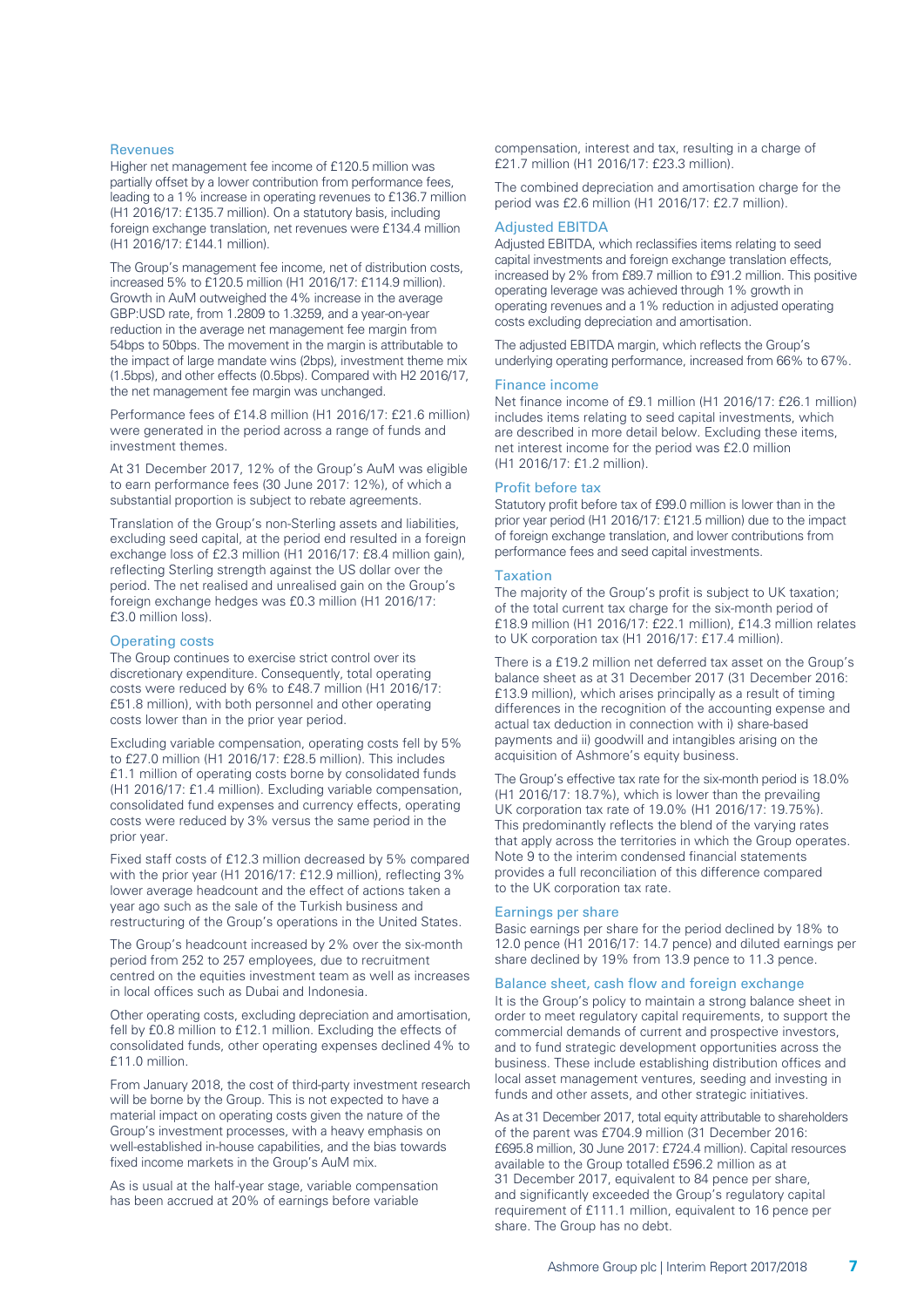#### *Cash*

Ashmore's business model delivers a high conversion rate of profits to cash. Based on operating profit of £90.2 million for the period (H1 2016/17: £94.6 million), the Group generated £72.7 million of cash from operations (H1 2016/17: £96.6 million). The operating cash flows after excluding consolidated funds represent 81% of the adjusted EBITDA for the period of £91.2 million (H1 2016/17: 109%).

#### *Cash and cash equivalents by currency*

|              | 31 December<br>2017<br>£m | 30 June<br>2017<br>£m |
|--------------|---------------------------|-----------------------|
| Sterling     | 51.7                      | 149.7                 |
| US dollar    | 296.3                     | 253.8                 |
| Other        | 20.7                      | 29.0                  |
| <b>Total</b> | 368.7                     | 432.5                 |

The Group's cash balance declined over the six months. In the first half of the financial year, the Group distributes the final ordinary dividend to shareholders, makes corporation tax payments, and pays cash variable remuneration to employees, all of which relate to the prior financial year.

#### *Seed capital investments*

The Group's actively managed seed capital programme has delivered growth in third-party AuM with approximately 13% of Group AuM in funds that have been seeded.

During the six-month period, the Group made new investments of £27.7 million and realised £18.7 million from previous investments. Together with positive market movements of £7.1 million, the value of the Group's seed capital investments increased from £210.2 million as at 30 June 2017 to £226.3 million as at 31 December 2017. The Group has also committed £35.8 million that was undrawn at the period end.

As at 31 December 2017, the original cost of the Group's current seed capital investments was £184.0 million, representing 29% of Group net tangible equity. The majority of the Group's seed capital by market value is held in liquid funds with better than one-month dealing frequency, such as SICAV or US 40-Act mutual funds.

New investments were principally made into mutual funds in the equities investment theme, consistent with the strategic growth initiatives for this theme, and into alternatives products.

The Group redeemed seed capital from a range of funds, including frontier equity funds and funds managed by the local platform in Indonesia, as these strategies saw growth in thirdparty assets under management.

Seed capital activities generated a profit before tax of £10.5 million (H1 2016/17: £25.8 million), comprising positive market and other movements of £13.5 million and a foreign exchange translation loss of £3.0 million (H1 2016/17: £10.9 million gain and £14.9 million gain, respectively).

#### *Seed capital market value by currency*

|                           | 31 December<br>2017<br>£m | 30 June<br>2017<br>£m |
|---------------------------|---------------------------|-----------------------|
| US dollar                 | 205.7                     | 188.3                 |
| Colombian peso            | 12.4                      | 9.6                   |
| Other                     | 8.2                       | 12.3                  |
| <b>Total market value</b> | 226.3                     | 210.2                 |

The table below summarises the principal IFRS line items to assist in the understanding of the financial impact of the Group's seed capital programme.

#### *Own shares held*

The Group uses an Employee Benefit Trust (EBT) to purchase and hold shares in anticipation of the vesting of share awards. During the period, the EBT purchased shares worth £10.3 million (H1 2016/17: £11.8 million) and as at 31 December 2017, the EBT owned 34,953,460 (30 June 2017: 38,701,321) ordinary shares.

#### *Foreign exchange*

The majority of the Group's fee income is received in US dollars and it is the Group's policy to hedge up to two-thirds of the notional value of budgeted foreign currencydenominated net management fees, using either forward or option foreign exchange contracts. The Group's Foreign Exchange Management Committee determines the proportion of budgeted fee income to hedge or sell by regular reference to expected non-US dollar, and principally Sterling, cash requirements. The proportion of fee income received in foreign currency and held as cash or cash equivalents is marked to market at the period end exchange rate through the statement of comprehensive income.

The translation of the Group's non-Sterling denominated balance sheet resulted in a foreign exchange loss of £2.3 million (H1 2016/17: £8.4 million gain), primarily the effect of Sterling strength against the US dollar. Net realised and unrealised hedging gains of £0.3 million (H1 2016/17: £3.0 million loss) were recognised for the period.

|                                                       | H1 2017/18<br>£m | H1 2016/17<br>£m |
|-------------------------------------------------------|------------------|------------------|
| Consolidated funds (note 14):                         |                  |                  |
| Gains/(losses) on investment securities               | 9.4              | 6.7              |
| Change in third-party interests in consolidated funds | (4.9)            | (4.4)            |
| Operating costs                                       | (1.1)            | (1.4)            |
| Finance income                                        | 2.7              | 4.0              |
| Sub-total: consolidated funds                         | 6.1              | 4.9              |
| Unconsolidated funds (note 7):                        |                  |                  |
| Market return                                         | 7.4              | 6.0              |
| Foreign exchange                                      | (3.0)            | 14.9             |
| Sub-total: unconsolidated funds                       | 4.4              | 20.9             |
| <b>Total seed capital profit/(loss)</b>               | 10.5             | 25.8             |
| - realised                                            |                  | 7.9              |
| - unrealised                                          | 10.5             | 17.9             |

#### *Financial impact of seed capital investments*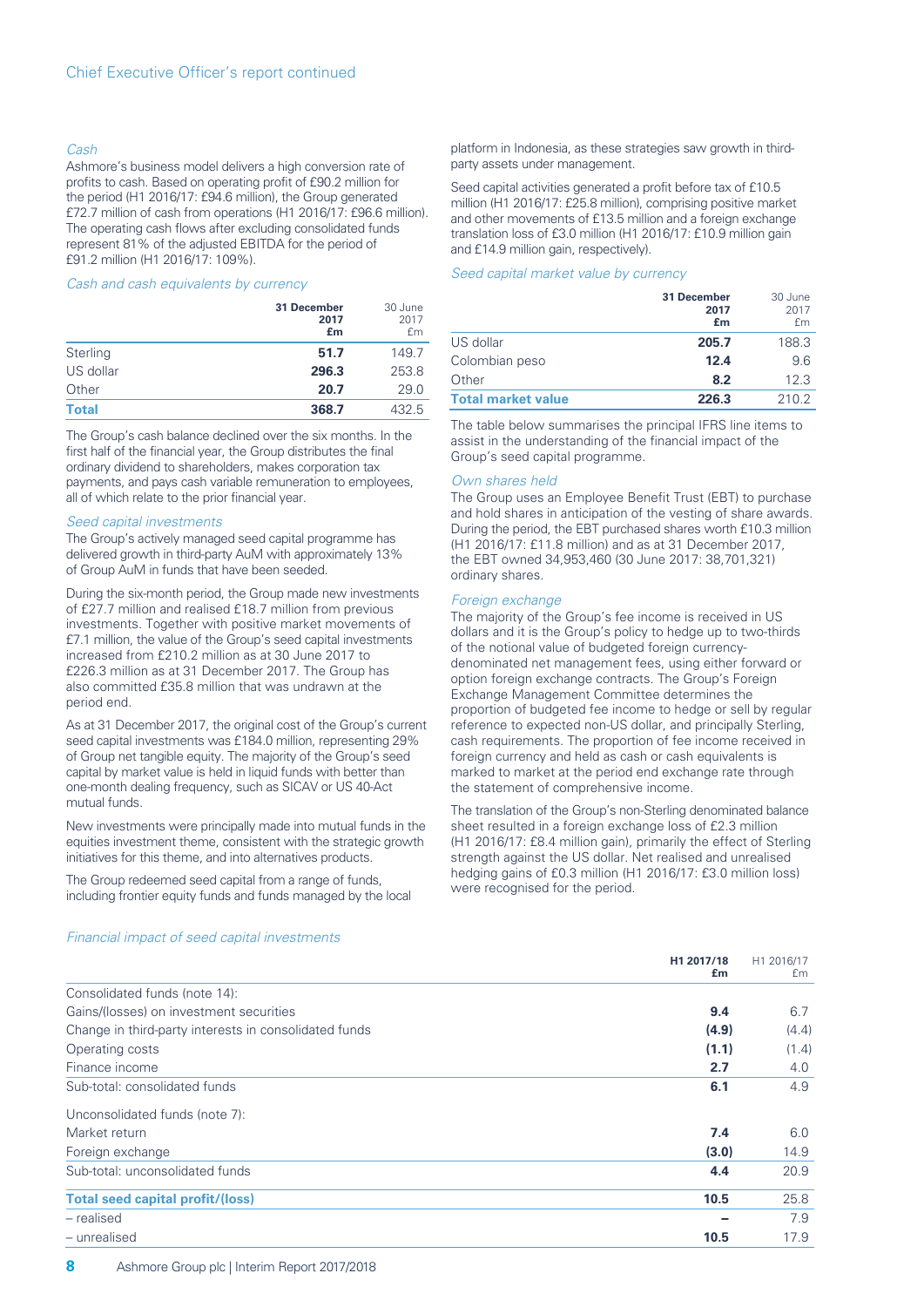#### Dividend

Ashmore's dividend policy is to pay a progressive ordinary dividend over time, taking into consideration factors such as prospects for the Group's earnings, demands on the Group's financial resources, and the markets in which the Group operates.

In the light of the dividend policy and considering both the cash-generative nature of the Group's business model and its strong and liquid balance sheet, the Board has determined that an interim dividend of 4.55 pence per share (H1 2016/17: 4.55 pence per share) will be paid on 4 April 2018 to all shareholders on the register on 9 March 2018.

**Mark Coombs**  Chief Executive Officer

7 February 2018

# Alternative performance measures

The Group discloses non-GAAP financial alternative performance measures in order to assist shareholders' understanding of the operational performance of the Group during the accounting period.

#### Net revenue

As shown on the face of the consolidated statement of comprehensive income, net revenue is total revenue less distribution costs and including foreign exchange. This provides a comprehensive view of the revenues recognised by the Group in the period.

#### Variable compensation ratio

The charge for employee variable compensation as a proportion of earnings before variable compensation, interest and tax (EBVCIT). The linking of variable annual pay awards to the Group's profitability is one of the principal methods by which the Group controls its operating costs.

EBVCIT is defined as operating profit excluding the charge for variable compensation and seed capital-related items. The items relating to seed capital are gains/losses on investment securities; change in third-party interests in consolidated funds; and other expenses in respect of consolidated funds.

#### **FRITDA**

The standard definition of earnings before interest, tax, depreciation and amortisation is operating profit before depreciation and amortisation. It provides a view of the performance of the business before certain non-cash items, financing income and charges, and taxation.

#### Adjusted EBITDA, adjusted operating costs, and operating revenues

Adjusted figures exclude items relating to foreign exchange translation and seed capital.

This provides a better understanding of the Group's operational performance excluding the mark-to-market volatility of foreign exchange translation and seed capital investments. These adjustments are merely reclassified within the adjusted profit and loss account, leaving statutory profit before tax unchanged. Operating revenues are defined on the same basis, that is, excluding foreign exchange translation.

#### Adjusted EBITDA margin

The ratio of adjusted EBITDA to adjusted net revenue, both of which are defined above. This is a fair measure of the Group's efficiency and its ability to generate returns for shareholders.

#### Conversion of operating profits to cash

This compares adjusted EBITDA to cash generated from operations excluding consolidated funds, and is a measure of the effectiveness of the Group's operations at converting profits to cash.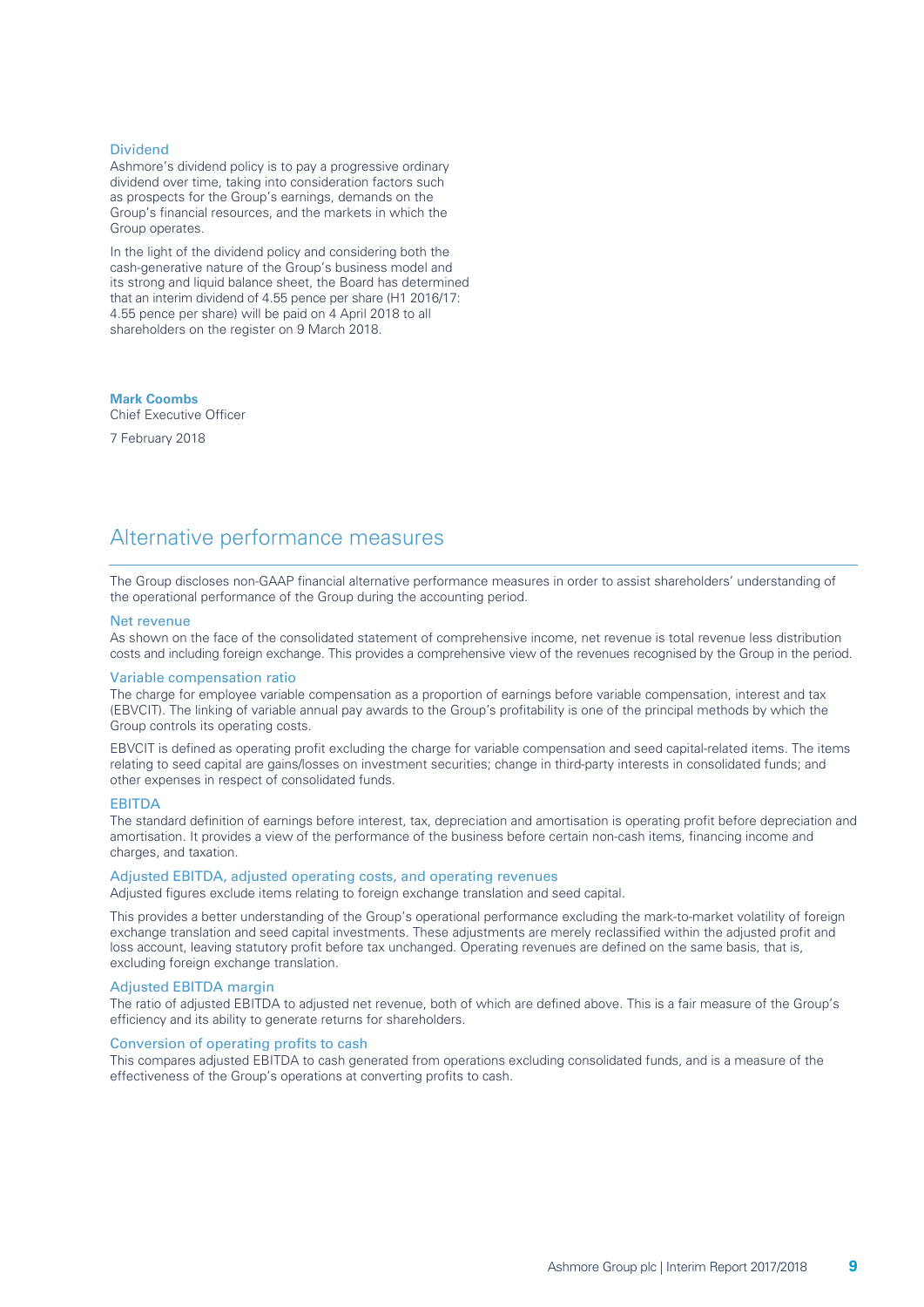# Interim condensed consolidated statement of comprehensive income

For the six months ended 31 December 2017

|                                                                        |                | <b>Unaudited</b><br>6 months to | Unaudited<br>6 months to | Audited<br>12 months to |
|------------------------------------------------------------------------|----------------|---------------------------------|--------------------------|-------------------------|
|                                                                        |                | 31 December                     | 31 December              | 30 June                 |
|                                                                        | <b>Notes</b>   | 2017<br>£m                      | 2016<br>£m               | 2017                    |
| Management fees                                                        |                | 124.4                           | 116.8                    | £m<br>226.2             |
| Performance fees                                                       |                | 14.8                            | 21.6                     | 28.3                    |
| Other revenue                                                          |                | 1.1                             | 2.2                      | 2.7                     |
| <b>Total revenue</b>                                                   | 5              | 140.3                           | 140.6                    | 257.2                   |
| Distribution costs                                                     |                | (3.9)                           | (1.9)                    | (4.6)                   |
| Foreign exchange                                                       | 6              | (2.0)                           | 5.4                      | 5.0                     |
| <b>Net revenue</b>                                                     |                | 134.4                           | 144.1                    | 257.6                   |
| Gains on investment securities                                         | 14             | 9.4                             | 6.7                      | 22.4                    |
| Change in third-party interests in consolidated funds                  | 14             | (4.9)                           | (4.4)                    | (12.5)                  |
| Personnel expenses                                                     |                | (34.0)                          | (36.2)                   | (67.8)                  |
| Other expenses                                                         |                | (14.7)                          | (15.6)                   | (32.9)                  |
| <b>Operating profit</b>                                                |                | 90.2                            | 94.6                     | 166.8                   |
| Finance income                                                         | 7              | 9.1                             | 26.1                     | 38.6                    |
| Profit on disposal of joint ventures and subsidiaries                  |                |                                 | 1.6                      | 1.6                     |
| Share of losses from associates and joint ventures                     |                | (0.3)                           | (0.8)                    | (0.8)                   |
| <b>Profit before tax</b>                                               |                | 99.0                            | 121.5                    | 206.2                   |
| Tax expense                                                            | $\overline{9}$ | (17.8)                          | (22.7)                   | (36.7)                  |
| <b>Profit for the period</b>                                           |                | 81.2                            | 98.8                     | 169.5                   |
| Other comprehensive income, net of related tax effect                  |                |                                 |                          |                         |
| Items that may be reclassified subsequently to profit or loss:         |                |                                 |                          |                         |
| Foreign currency translation differences arising on foreign operations |                | (18.9)                          | 6.2                      | (16.7)                  |
| Fair value reserve (available-for-sale financial assets):              |                |                                 |                          |                         |
| Net change in fair value                                               |                | 2.4                             | 0.6                      | 2.9                     |
| Cash flow hedge intrinsic value gains                                  |                | 0.8                             | 1.0                      | 3.8                     |
| Other comprehensive income, net of related tax effect                  |                | (15.7)                          | 7.8                      | (10.0)                  |
| Total comprehensive income for the period                              |                | 65.5                            | 106.6                    | 159.5                   |
| <b>Profit attributable to:</b>                                         |                |                                 |                          |                         |
| Equity holders of the parent                                           |                | 80.2                            | 98.4                     | 167.6                   |
| Non-controlling interests                                              |                | 1.0                             | 0.4                      | 1.9                     |
| <b>Profit for the period</b>                                           |                | 81.2                            | 98.8                     | 169.5                   |
| Total comprehensive income attributable to:                            |                |                                 |                          |                         |
| Equity holders of the parent                                           |                | 64.5                            | 106.3                    | 157.8                   |
| Non-controlling interests                                              |                | 1.0                             | 0.3                      | 1.7                     |
| Total comprehensive income for the period                              |                | 65.5                            | 106.6                    | 159.5                   |
| <b>Earnings per share</b>                                              |                |                                 |                          |                         |
| <b>Basic</b>                                                           | 10             | 11.96p                          | 14.72p                   | 25.07p                  |
| Diluted                                                                | 10             | 11.28p                          | 13.93p                   | 23.71p                  |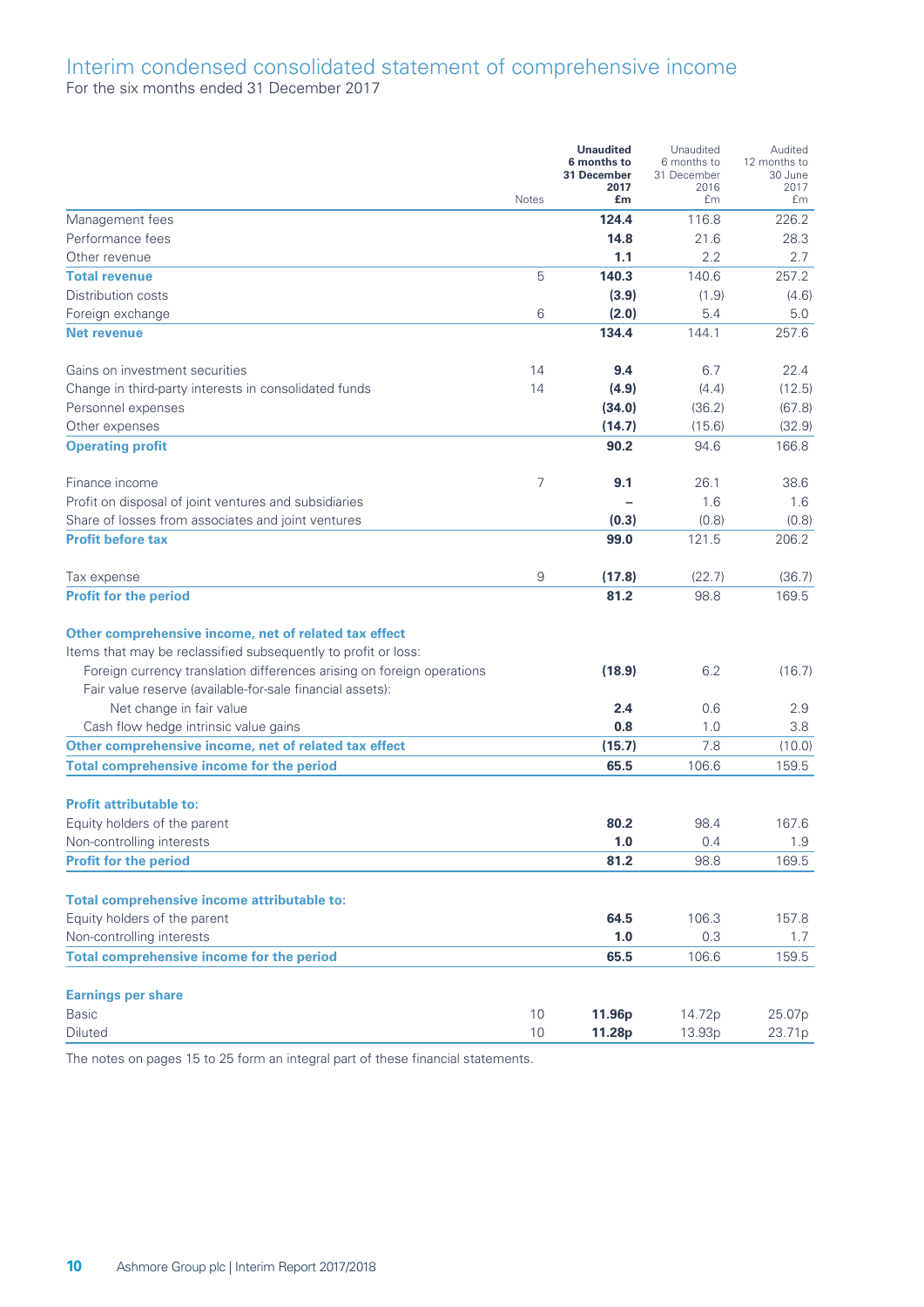# Interim condensed consolidated balance sheet

As at 31 December 2017

|                                                                                 |              | <b>Unaudited</b><br>31 December | Unaudited<br>31 December | Audited<br>30 June    |
|---------------------------------------------------------------------------------|--------------|---------------------------------|--------------------------|-----------------------|
|                                                                                 | <b>Notes</b> | 2017<br>£m                      | 2016<br>£m               | 2017<br>$\mathsf{fm}$ |
| <b>Assets</b>                                                                   |              |                                 |                          |                       |
| <b>Non-current assets</b>                                                       |              |                                 |                          |                       |
| Goodwill and intangible assets                                                  | 12           | 74.7                            | 85.8                     | 79.9                  |
| Property, plant and equipment                                                   |              | 1.3                             | 1.8                      | 1.6                   |
| Investment in associates and joint ventures                                     |              | 1.8                             | 2.3                      | 2.3                   |
| Non-current asset investments                                                   | 14           | 24.9                            | 21.1                     | 22.5                  |
| Other receivables                                                               |              | 0.1                             | 0.1                      | 0.1                   |
| Deferred acquisition costs                                                      |              | 0.5                             | 0.4                      | 0.6                   |
| Deferred tax assets                                                             |              | 26.3                            | 21.4                     | 27.4                  |
|                                                                                 |              | 129.6                           | 132.9                    | 134.4                 |
| <b>Current assets</b>                                                           |              |                                 |                          |                       |
| Investment securities                                                           | 14           | 250.5                           | 178.2                    | 231.2                 |
| Available-for-sale financial assets                                             | 14           | 13.6                            | 9.0                      | 11.3                  |
| Fair value through profit or loss investments                                   | 14           | 24.5                            | 63.5                     | 36.0                  |
| Trade and other receivables                                                     |              | 82.9                            | 94.1                     | 70.9                  |
| Derivative financial instruments                                                |              | 0.9                             | $\equiv$                 | 0.3                   |
| Cash and cash equivalents                                                       |              | 368.7                           | 378.1                    | 432.5                 |
|                                                                                 |              | 741.1                           | 722.9                    | 782.2                 |
|                                                                                 |              |                                 |                          |                       |
| Non-current assets held-for-sale                                                | 14           | 24.5                            | 53.0                     | 7.1                   |
| <b>Total assets</b>                                                             |              | 895.2                           | 908.8                    | 923.7                 |
|                                                                                 |              |                                 |                          |                       |
| <b>Equity and liabilities</b>                                                   |              |                                 |                          |                       |
| Capital and reserves - attributable to equity holders of the parent             |              |                                 |                          |                       |
| Issued capital                                                                  | 16           |                                 |                          |                       |
| Share premium                                                                   |              | 15.7                            | 15.7                     | 15.7                  |
| Retained earnings                                                               |              | 699.4                           | 656.9                    | 703.2                 |
| Foreign exchange reserve                                                        |              | (14.3)                          | 27.4                     | 4.6                   |
| Available-for-sale fair value reserve                                           |              | 3.5                             | (1.2)                    | 1.1                   |
| Cash flow hedging reserve                                                       |              | 0.6                             | (3.0)                    | (0.2)                 |
|                                                                                 |              | 704.9                           | 695.8                    | 724.4                 |
| Non-controlling interests                                                       |              | 1.7                             | 1.5                      | 2.3                   |
| <b>Total equity</b>                                                             |              | 706.6                           | 697.3                    | 726.7                 |
|                                                                                 |              |                                 |                          |                       |
| <b>Liabilities</b>                                                              |              |                                 |                          |                       |
| <b>Non-current liabilities</b>                                                  |              |                                 |                          |                       |
| Deferred tax liabilities                                                        |              | 7.1                             | 7.5                      | 9.2                   |
|                                                                                 |              | 7.1                             | 7.5                      | 9.2                   |
| <b>Current liabilities</b>                                                      |              |                                 |                          |                       |
| Current tax                                                                     |              | 13.6                            | 20.4                     | 14.7                  |
|                                                                                 |              | 113.4                           | 101.4                    |                       |
| Third-party interests in consolidated funds<br>Derivative financial instruments | 14           |                                 |                          | 108.9                 |
|                                                                                 |              |                                 | 3.8                      |                       |
| Trade and other payables                                                        |              | 45.2                            | 78.1                     | 64.2                  |
|                                                                                 |              | 172.2                           | 203.7                    | 187.8                 |
|                                                                                 |              |                                 |                          |                       |
| Non-current liabilities held-for-sale                                           | 14           | 9.3                             | 0.3                      |                       |
| <b>Total liabilities</b>                                                        |              | 188.6                           | 211.5                    | 197.0                 |
| <b>Total equity and liabilities</b>                                             |              | 895.2                           | 908.8                    | 923.7                 |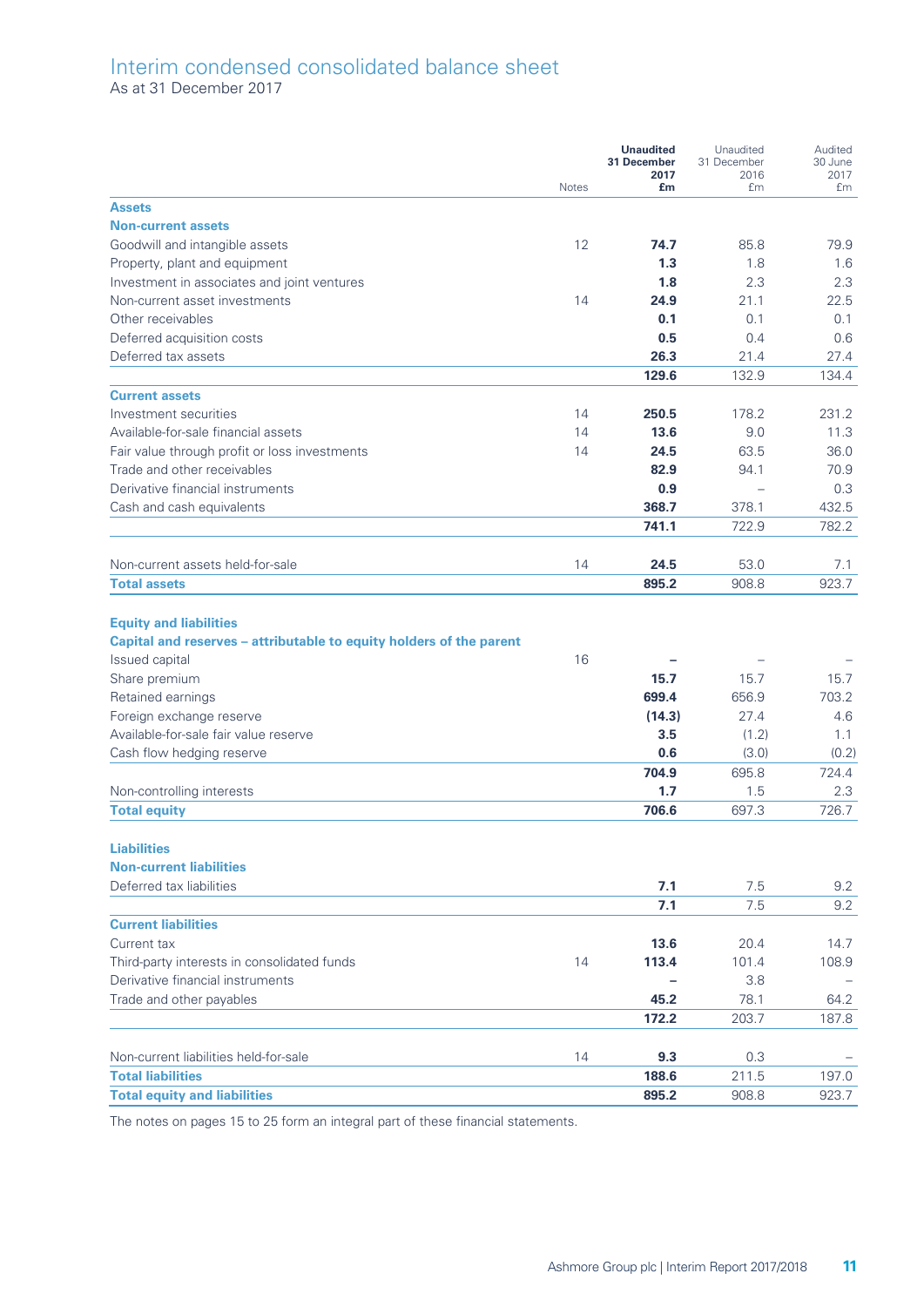# Interim condensed consolidated statement of changes in equity

For the six months ended 31 December 2017

|                                                                    |                                       |                          |                          |                                    | Attributable to equity holders of the parent              |                          |                   |                                        |                       |
|--------------------------------------------------------------------|---------------------------------------|--------------------------|--------------------------|------------------------------------|-----------------------------------------------------------|--------------------------|-------------------|----------------------------------------|-----------------------|
|                                                                    | <b>Issued</b><br>capital<br><b>fm</b> | Share<br>premium<br>£m   | earnings<br>£m           | Retained exchange<br>reserve<br>£m | Foreign Available- Cash flow<br>for-sale<br>reserve<br>£m | hedging<br>reserve<br>£m | Total<br>£m       | Non-<br>controlling<br>interests<br>£m | Total<br>equity<br>£m |
| <b>Audited balance at 30 June 2016</b>                             | ÷                                     | 15.7                     | 645.7                    | 21.1                               | (1.8)                                                     |                          | $(4.0)$ 676.7     | 3.3                                    | 680.0                 |
| Profit for the period                                              |                                       | L,                       | 98.4                     |                                    |                                                           |                          | 98.4              | 0.4                                    | 98.8                  |
| Other comprehensive income/(loss):                                 |                                       |                          |                          |                                    |                                                           |                          |                   |                                        |                       |
| Foreign currency translation differences                           |                                       |                          |                          |                                    |                                                           |                          |                   |                                        |                       |
| arising on foreign operations                                      |                                       |                          |                          | 6.3                                |                                                           |                          | 6.3               | (0.1)                                  | 6.2                   |
| Net fair value gains on available-for-sale<br>assets including tax |                                       |                          |                          | $\equiv$                           | 0.6                                                       | $\overline{\phantom{0}}$ | 0.6               | $\equiv$                               | 0.6                   |
| Cash flow hedge intrinsic value gains                              |                                       |                          |                          |                                    | ÷,                                                        | 1.0                      | 1.0               | $\overline{\phantom{0}}$               | $1.0$                 |
| <b>Total comprehensive income/(loss)</b>                           | L.                                    | $\overline{\phantom{0}}$ | 98.4                     | 6.3                                | 0.6                                                       | 1.0                      | 106.3             | 0.3                                    | 106.6                 |
| Transactions with owners:                                          |                                       |                          |                          |                                    |                                                           |                          |                   |                                        |                       |
| Purchase of own shares                                             |                                       |                          | (11.8)                   | -                                  |                                                           |                          | (11.8)            | -                                      | (11.8)                |
| Acquisition of non-controlling interests                           |                                       |                          | L,                       |                                    |                                                           |                          | $\qquad \qquad -$ | (0.4)                                  | (0.4)                 |
| Share-based payments                                               |                                       |                          | 9.5                      |                                    |                                                           |                          | 9.5               | ÷                                      | 9.5                   |
| Dividends to equity holders                                        |                                       |                          | (84.9)                   |                                    |                                                           |                          | (84.9)            | $\overline{\phantom{0}}$               | (84.9)                |
| Dividends to non-controlling interests                             |                                       |                          | $\overline{\phantom{0}}$ | -                                  |                                                           |                          | $\qquad \qquad -$ | (1.7)                                  | (1.7)                 |
| <b>Total contributions and distributions</b>                       | L,                                    | $\overline{\phantom{0}}$ | (87.2)                   | Ē,                                 |                                                           |                          | (87.2)            | (2.1)                                  | (89.3)                |
| <b>Unaudited balance at 31 December 2016</b>                       | $\overline{\phantom{0}}$              | 15.7                     | 656.9                    | 27.4                               | (1.2)                                                     | (3.0)                    | 695.8             | 1.5                                    | 697.3                 |
| Profit for the period                                              | ÷                                     | $\overline{\phantom{0}}$ | 69.2                     |                                    |                                                           |                          | 69.2              | 1.5                                    | 70.7                  |
| Other comprehensive income/(loss):                                 |                                       |                          |                          |                                    |                                                           |                          |                   |                                        |                       |
| Foreign currency translation differences                           |                                       |                          |                          | (22.8)                             |                                                           |                          | (22.8)            |                                        |                       |
| arising on foreign operations                                      |                                       |                          |                          |                                    |                                                           |                          |                   | (0.1)                                  | (22.9)                |
| Net fair value gains on available-for-sale<br>assets including tax |                                       |                          |                          |                                    | 2.3                                                       | $\overline{\phantom{0}}$ | 2.3               |                                        | 2.3                   |
| Cash flow hedge intrinsic value gains                              |                                       |                          | $\overline{\phantom{0}}$ | $\qquad \qquad -$                  | $\overline{\phantom{0}}$                                  | 2.8                      | 2.8               | $\overline{\phantom{0}}$               | 2.8                   |
| <b>Total comprehensive income/(loss)</b>                           |                                       | $\equiv$                 | 69.2                     | (22.8)                             | 2.3                                                       | 2.8                      | 51.5              | 1.4                                    | 52.9                  |
| Transactions with owners:                                          |                                       |                          |                          |                                    |                                                           |                          |                   |                                        |                       |
| Share-based payments                                               |                                       |                          | 8.8                      |                                    |                                                           |                          | 8.8               | $\overline{\phantom{0}}$               | 8.8                   |
| Dividends to equity holders                                        |                                       | $\overline{\phantom{0}}$ | (31.7)                   |                                    |                                                           |                          | (31.7)            | ÷,                                     | (31.7)                |
| Dividends to non-controlling interests                             | $\overline{\phantom{0}}$              | $\overline{\phantom{0}}$ | ÷,                       | $\overline{\phantom{0}}$           |                                                           |                          | $\equiv$          | (0.6)                                  | (0.6)                 |
| <b>Total contributions and distributions</b>                       | $\overline{\phantom{0}}$              | $\overline{\phantom{0}}$ | (22.9)                   | $\overline{\phantom{0}}$           |                                                           | $\overline{\phantom{0}}$ | (22.9)            | (0.6)                                  | (23.5)                |
| <b>Audited balance at 30 June 2017</b>                             |                                       | 15.7                     | 703.2                    | 4.6                                | 1.1                                                       |                          | $(0.2)$ 724.4     | 2.3                                    | 726.7                 |
| Profit for the period                                              |                                       |                          | 80.2                     |                                    |                                                           |                          | 80.2              | 1.0                                    | 81.2                  |
| Other comprehensive income/(loss):                                 |                                       |                          |                          |                                    |                                                           |                          |                   |                                        |                       |
| Foreign currency translation differences                           |                                       |                          |                          |                                    |                                                           |                          |                   |                                        |                       |
| arising on foreign operations                                      |                                       |                          |                          | (18.9)                             |                                                           |                          | (18.9)            |                                        | (18.9)                |
| Net fair value gains on available-for-sale                         |                                       |                          |                          |                                    |                                                           |                          |                   |                                        |                       |
| assets including tax                                               |                                       |                          |                          | $\overline{\phantom{0}}$           | 2.4                                                       | $\overline{\phantom{0}}$ | 2.4               | $\overline{\phantom{0}}$               | 2.4                   |
| Cash flow hedge intrinsic value gains                              | -                                     | $\overline{\phantom{0}}$ |                          |                                    |                                                           | 0.8                      | 0.8               | $\overline{\phantom{0}}$               | 0.8                   |
| <b>Total comprehensive income/(loss)</b>                           | $\overline{\phantom{0}}$              | $\overline{\phantom{0}}$ | 80.2                     | (18.9)                             | 2.4                                                       | 0.8                      | 64.5              | 1.0                                    | 65.5                  |
| Transactions with owners:                                          |                                       |                          |                          |                                    |                                                           |                          |                   |                                        |                       |
| Purchase of own shares                                             |                                       | $\overline{\phantom{0}}$ | (10.3)                   |                                    |                                                           |                          | (10.3)            | $\qquad \qquad -$                      | (10.3)                |
| Acquisition of non-controlling interests                           |                                       |                          |                          |                                    | -                                                         |                          | $\qquad \qquad -$ | (0.4)                                  | (0.4)                 |
| Share-based payments                                               |                                       | -                        | 11.7                     | -                                  | -                                                         |                          | 11.7              | $\equiv$                               | 11.7                  |
| Dividends to equity holders                                        |                                       | $\overline{\phantom{0}}$ | (85.4)                   |                                    |                                                           |                          | (85.4)            | $\qquad \qquad -$                      | (85.4)                |
| Dividends to non-controlling interests                             | -                                     | $\overline{\phantom{0}}$ | -                        | $\overline{\phantom{0}}$           |                                                           |                          | $\qquad \qquad -$ | (1.2)                                  | (1.2)                 |
| <b>Total contributions and distributions</b>                       | $\overline{\phantom{0}}$              | $\overline{\phantom{0}}$ | (84.0)                   | ÷,                                 | $\overline{\phantom{0}}$                                  | $\overline{\phantom{0}}$ | (84.0)            | (1.6)                                  | (85.6)                |
| <b>Unaudited balance at 31 December 2017</b>                       | $\equiv$                              | 15.7                     | 699.4                    | (14.3)                             | 3.5                                                       |                          | 0.6 704.9         | 1.7                                    | 706.6                 |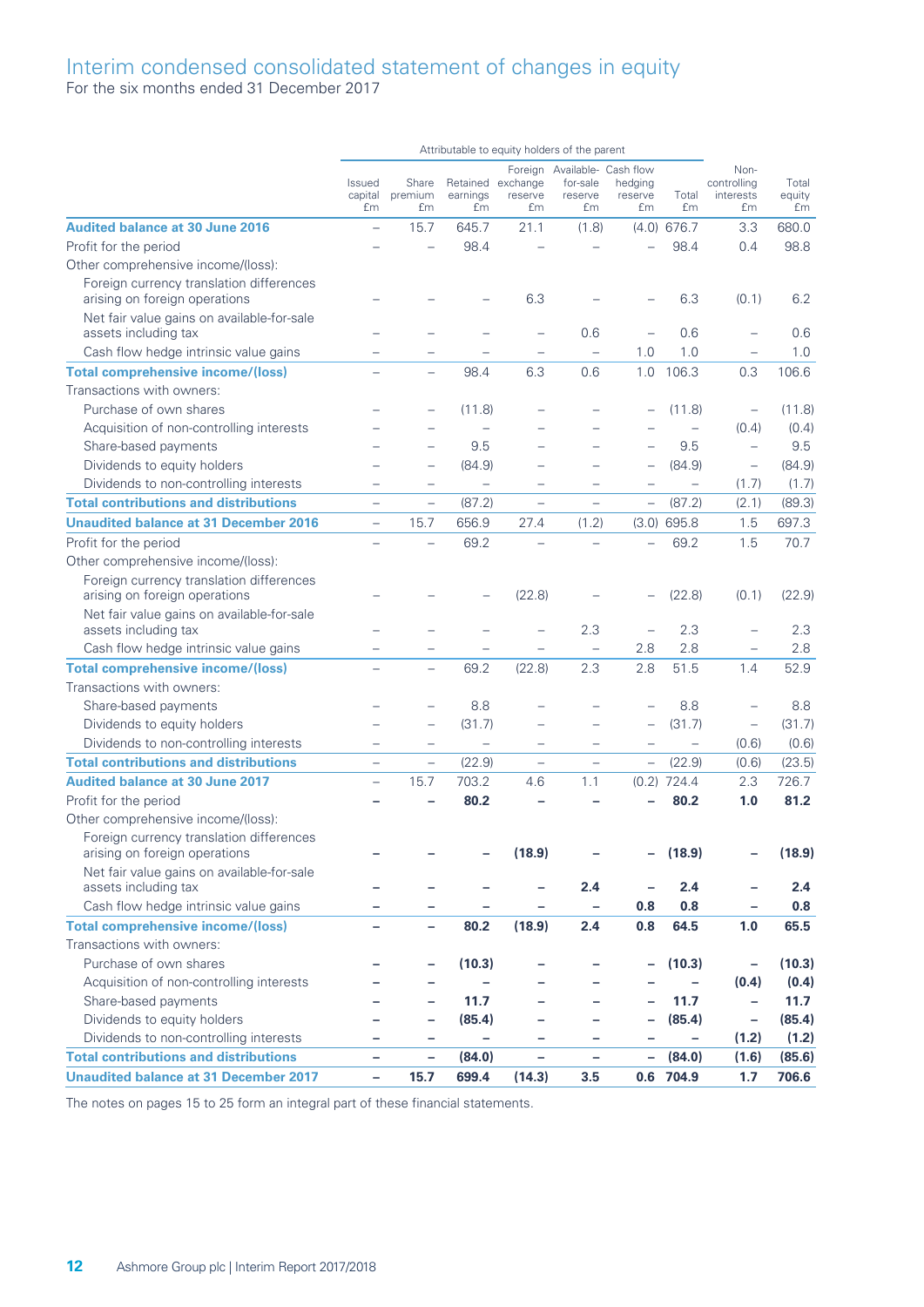### Interim condensed consolidated cash flow statement

For the six months ended 31 December 2017

|                                                                            | <b>Unaudited</b><br>6 months to<br>31 December<br>2017<br>£m | Unaudited<br>6 months to<br>31 December<br>2016<br><b>f</b> m | Audited<br>12 months to<br>30 June<br>2017<br>fm |
|----------------------------------------------------------------------------|--------------------------------------------------------------|---------------------------------------------------------------|--------------------------------------------------|
| <b>Operating activities</b>                                                |                                                              |                                                               |                                                  |
| Operating profit                                                           | 90.2                                                         | 94.6                                                          | 166.8                                            |
| Adjustments for non-cash items:                                            |                                                              |                                                               |                                                  |
| Depreciation and amortisation                                              | 2.6                                                          | 2.7                                                           | 5.5                                              |
| Accrual for variable compensation                                          | 13.9                                                         | 23.4                                                          | 24.4                                             |
| Unrealised foreign exchange gains                                          | 2.1                                                          | (8.1)                                                         | (8.7)                                            |
| Other non-cash items                                                       | (4.5)                                                        | (5.1)                                                         | (11.0)                                           |
| Cash generated from operations before working capital changes              | 104.3                                                        | 107.5                                                         | 177.0                                            |
| Changes in working capital:                                                |                                                              |                                                               |                                                  |
| Decrease/(increase) in trade and other receivables                         | (12.0)                                                       | (32.9)                                                        | (9.7)                                            |
| Increase/Idecrease) in derivative financial instruments                    | (0.6)                                                        | (0.7)                                                         | (4.8)                                            |
| Increase/(decrease) in trade and other payables                            | (19.0)                                                       | 22.7                                                          | 8.8                                              |
| Cash generated from operations                                             | 72.7                                                         | 96.6                                                          | 171.3                                            |
| Taxes paid                                                                 | (20.3)                                                       | (26.2)                                                        | (48.0)                                           |
| Net cash from operating activities                                         | 52.4                                                         | 70.4                                                          | 123.3                                            |
| <b>Investing activities</b>                                                |                                                              |                                                               |                                                  |
| Interest received                                                          | 4.9                                                          | 5.1                                                           | 8.8                                              |
| Dividends received                                                         | 0.1                                                          |                                                               | 0.4                                              |
| Proceeds on disposal of joint ventures and subsidiaries                    |                                                              | 4.8                                                           | 4.8                                              |
| Purchase of non-current asset investments                                  | (2.1)                                                        | (6.6)                                                         | (8.8)                                            |
| Purchase of financial assets held-for-sale                                 | (14.4)                                                       | (24.0)                                                        | (26.9)                                           |
| Purchase of available-for-sale financial assets                            | (0.1)                                                        | (1.6)                                                         |                                                  |
| Purchase of fair value through profit or loss investments                  |                                                              | (6.3)                                                         | (14.0)                                           |
| Purchase of investment securities                                          | (21.0)                                                       | (12.1)                                                        | (17.0)                                           |
| Sale of non-current asset investments                                      |                                                              | 0.5                                                           | 0.5                                              |
| Sale of financial assets held-for-sale                                     |                                                              | 11.3                                                          | 47.9                                             |
| Sale of available-for-sale financial assets                                | 0.3                                                          |                                                               |                                                  |
| Sale of fair value through profit or loss investments                      | 13.2                                                         | 41.5                                                          | 43.2                                             |
| Sale of investment securities                                              |                                                              | 11.3                                                          | 28.1                                             |
| Net cash flow arising on initial consolidation of seed capital investments | 1.0                                                          | 1.5                                                           | 8.1                                              |
| Purchase of property, plant and equipment                                  |                                                              |                                                               | (0.4)                                            |
| Net cash generated/(used) in investing activities                          | (18.1)                                                       | 25.4                                                          | 74.7                                             |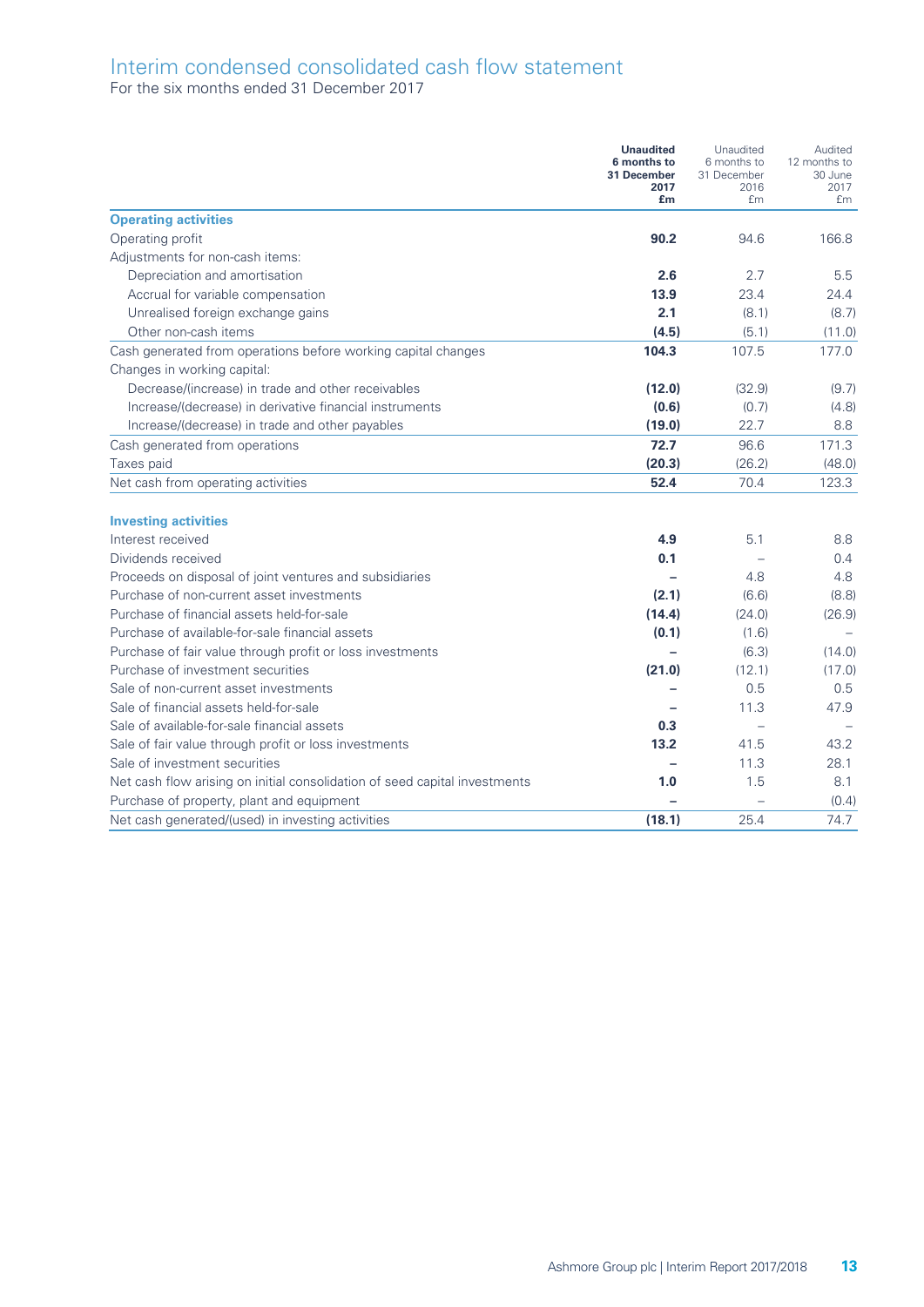|                                                              | <b>Unaudited</b><br>6 months to<br>31 December<br>2017 | Unaudited<br>6 months to<br>31 December<br>2016 | Audited<br>12 months to<br>30 June<br>2017 |
|--------------------------------------------------------------|--------------------------------------------------------|-------------------------------------------------|--------------------------------------------|
|                                                              | £m                                                     | <b>f</b> m                                      | $\mathsf{fm}$                              |
| <b>Financing activities</b>                                  |                                                        |                                                 |                                            |
| Dividends paid to equity holders                             | (85.3)                                                 | (84.9)                                          | (116.6)                                    |
| Dividends paid to non-controlling interests                  | (1.2)                                                  | (1.7)                                           | (2.3)                                      |
| Third-party subscriptions into consolidated funds            | 12.2                                                   | 13.9                                            | 18.7                                       |
| Third-party redemptions from consolidated funds              |                                                        | (2.4)                                           | (8.6)                                      |
| Distributions paid by consolidated funds                     | (1.0)                                                  | (1.6)                                           | (3.1)                                      |
| Acquisition of interest from non-controlling interests       | (0.4)                                                  | (0.4)                                           | (0.4)                                      |
| Purchase of own shares                                       | (10.3)                                                 | (11.8)                                          | (11.8)                                     |
| Net cash used in financing activities                        | (86.0)                                                 | (88.9)                                          | (124.1)                                    |
| Net increase/(decrease) in cash and cash equivalents         | (51.7)                                                 | 6.9                                             | 73.9                                       |
| Cash and cash equivalents at beginning of period             | 432.5                                                  | 364.0                                           | 364.0                                      |
| Effect of exchange rate changes on cash and cash equivalents | (12.1)                                                 | 7.2                                             | (5.4)                                      |
| Cash and cash equivalents at end of period                   | 368.7                                                  | 378.1                                           | 432.5                                      |
| <b>Cash and cash equivalents comprise:</b>                   |                                                        |                                                 |                                            |
| Cash at bank and in hand                                     | 76.9                                                   | 69.5                                            | 71.1                                       |
| Daily dealing liquidity funds                                | 264.9                                                  | 155.6                                           | 216.5                                      |
| Deposits                                                     | 26.9                                                   | 153.0                                           | 144.9                                      |
|                                                              | 368.7                                                  | 378.1                                           | 432.5                                      |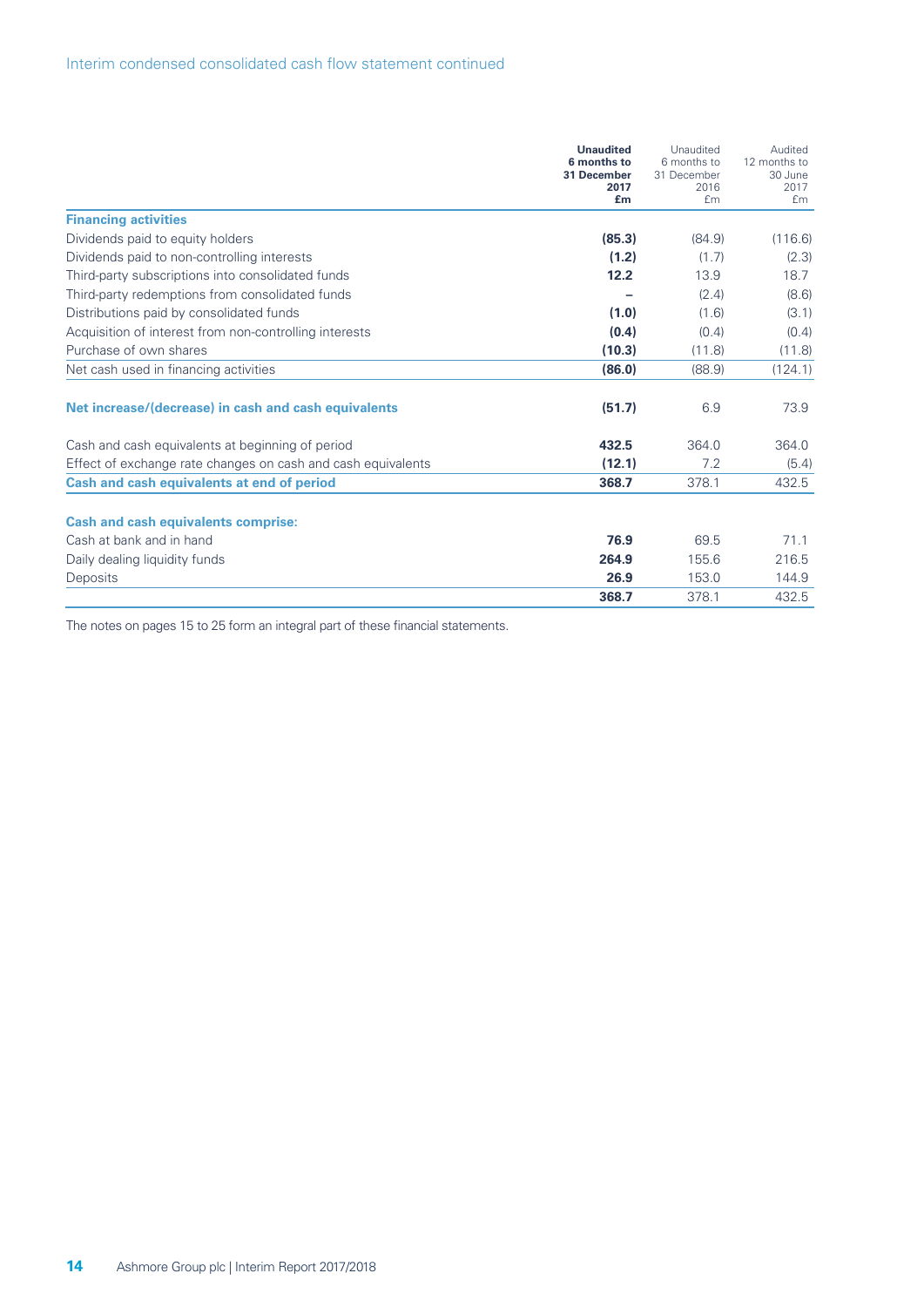#### **1) General information**

These interim condensed consolidated financial statements of Ashmore Group plc and its subsidiaries (the Group) for the six months ended 31 December 2017 were authorised for issue by the Directors on 7 February 2018.

Ashmore Group plc is listed on the London Stock Exchange and incorporated and domiciled in the United Kingdom.

#### **2) Basis of preparation**

The interim condensed consolidated financial statements have been prepared in accordance with Disclosure and Transparency Rules of the Financial Conduct Authority (FCA) and with International Accounting Standard 34 Interim Financial Reporting as adopted by the European Union.

These interim condensed consolidated financial statements and accompanying notes are unaudited, do not constitute statutory accounts within the meaning of Section 434 of the Companies Act 2006 and do not include all the information and disclosures required in annual statutory financial statements. They should be read in conjunction with the Group's annual report and accounts for the year ended 30 June 2017 which are available on the Group's website. Those statutory accounts were approved by the Board of Directors on 6 September 2017 and have been filed with Companies House. The report of the auditors on those accounts was unqualified.

#### New Standards, Interpretations and Amendments adopted by the Group

The accounting policies applied in these interim results are consistent with those applied in the Group's annual statutory financial statements for 2017.

#### New Standards and Interpretations not yet adopted

As previously described in the Group's annual statutory accounts for the 12 months to 30 June 2017, the Group has completed an impact assessment of the following Standards or Interpretations which were in issue but were not required to be implemented as at 31 December 2017:

- − IFRS 9 Financial Instruments;
- − IFRS 15 Revenue from Contracts with Customers; and
- − IFRS 16 Leases.

The Group expects to implement IFRS 9 and IFRS 15 on 1 July 2018. The Group does not anticipate the implementation of these Standards to have a material impact on its reported results or net assets. The estimated likely impact on implementing these Standards is approximately 1% of the Group's net assets. However, there will be a number of presentational changes required on the face of the consolidated statement of comprehensive income and consolidated balance sheet. The Group continues to assess the impact of IFRS 16, which becomes effective from 1 July 2019.

No other Standards or Interpretations issued and not yet effective are expected to have an impact on the Group's condensed consolidated financial statements.

#### Going concern

After making enquiries, the Directors believe that the Group has considerable financial resources and is well placed to manage its business risks in the context of the current economic outlook. Accordingly, the Directors have a reasonable expectation that the Group has adequate resources to continue in operational existence for the foreseeable future. They therefore continue to adopt the going concern basis in preparing these interim condensed consolidated financial statements.

#### **3) Accounting policies**

The accounting policies adopted in the preparation of these interim condensed consolidated financial statements are consistent with those applied in the preparation of the Group's annual report and accounts for the year ended 30 June 2017.

#### **4) Segmental information**

Key management information, including revenues, margins, investment performance, distribution costs and AuM flows, which is relevant to the operation of the Group, continues to be reported to and reviewed by the Board on the basis of the investment management business as a whole and the Group's management considers that the Group's services and its operations are not run on a discrete geographic basis and comprise one business segment (being the provision of investment management services).

The location of the Group's non-current assets at the end of the period other than financial instruments, deferred tax assets and post-employment benefit assets are shown in the table below. Disclosures relating to revenue are in note 5.

#### Analysis of non-current assets by geography

|                                 | As at       | As at       | As at           |
|---------------------------------|-------------|-------------|-----------------|
|                                 | 31 December | 31 December | 30 June<br>2017 |
|                                 | 2017        | 2016        |                 |
|                                 | £m          | £m          | $\mathsf{fm}$   |
| United Kingdom                  | 7.0         | 8.0         | 7.8             |
| <b>United States</b>            | 70.8        | 81.9        | 76.1            |
| Other                           | 0.5         | 0.4         | 0.5             |
| <b>Total non-current assets</b> | 78.3        | 90.3        | 84.4            |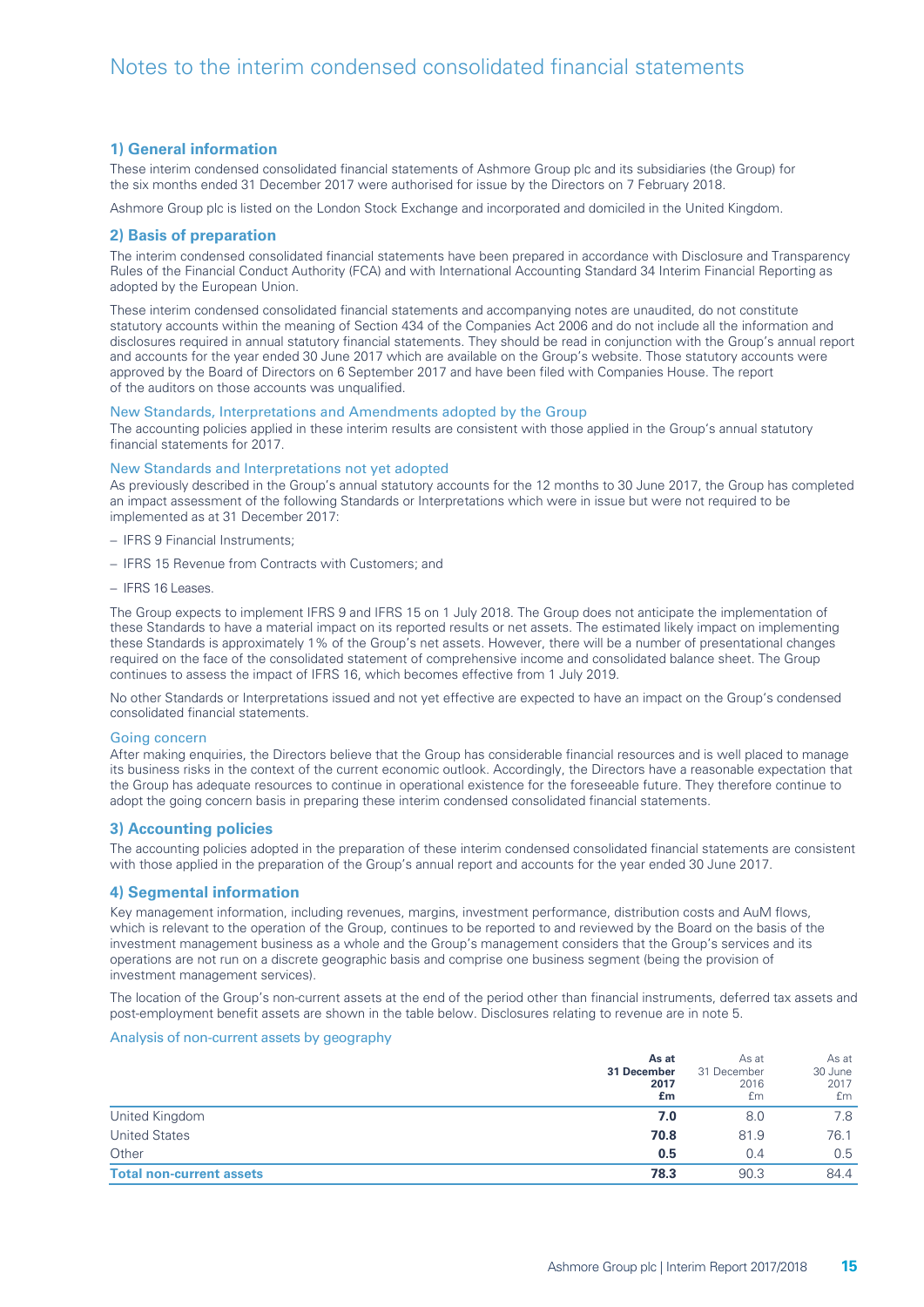#### **5) Revenue**

Management fees are accrued throughout the period in line with prevailing levels of assets under management and performance fees are recognised when they can be estimated reliably and it is probable that they will crystallise. The Group is not considered to be reliant on any single source of revenue. None of the Group's funds provided more than 10.0% of total revenue in the period (H1 2016/17: none; FY2015/17: none) when considering management fees and performance fees on a combined basis.

#### Analysis of revenue by geography

|                        | 6 months to<br>31 December<br>2017<br>£m | 6 months to<br>31 December<br>2016<br>£m | 12 months to<br>30 June<br>2017<br>£m |
|------------------------|------------------------------------------|------------------------------------------|---------------------------------------|
| United Kingdom revenue | 128.0                                    | 129.1                                    | 232.8                                 |
| United States revenue  | 3.7                                      | 4.3                                      | 8.7                                   |
| Other                  | 8.6                                      | 7.2                                      | 15.7                                  |
| <b>Total revenue</b>   | 140.3                                    | 140.6                                    | 257.2                                 |

#### **6) Foreign exchange**

The foreign exchange rates which had a material impact on the Group's results are the US dollar, the Euro, the Indonesian rupiah and the Colombian peso.

| £1                | <b>Closing rate</b><br>as at<br>31 December<br>2017 | Closing rate<br>as at<br>31 December<br>2016 | Closing rate<br>as at<br>30 June<br>2017 | Average rate<br>6 months<br>ended<br>31 December<br>2017 | Average rate<br>6 months<br>ended<br>31 December<br>2016 | Average rate<br>12 months<br>ended<br>30 June<br>2017 |
|-------------------|-----------------------------------------------------|----------------------------------------------|------------------------------------------|----------------------------------------------------------|----------------------------------------------------------|-------------------------------------------------------|
| US dollar         | 1.3513                                              | 1.2340                                       | 1.2946                                   | 1.3259                                                   | 1.2809                                                   | 1.2766                                                |
| Euro              | 1.1260                                              | 1.1731                                       | 1.1426                                   | 1.1258                                                   | 1.1689                                                   | 1.1671                                                |
| Indonesian rupiah | 18,311                                              | 16.535                                       | 17.340                                   | 17.776                                                   | 16.922                                                   | 16,918                                                |
| Colombian peso    | 4.035                                               | 3,706                                        | 3.965                                    | 3,973                                                    | 3.829                                                    | 3,788                                                 |

Foreign exchange gains and losses are shown below.

|                                                                                        | 6 months to<br>31 December | 6 months to<br>31 December | 12 months to<br>30 June |
|----------------------------------------------------------------------------------------|----------------------------|----------------------------|-------------------------|
|                                                                                        | 2017<br>£m                 | 2016<br>f <sub>m</sub>     | 2017<br>£m.             |
| Net realised and unrealised hedging gains/(losses)                                     | 0.3                        | (3.0)                      | (2.8)                   |
| Translation gains/(losses) on non-Sterling denominated monetary assets and liabilities | (2.3)                      | 8.4                        | 7.8                     |
| <b>Total foreign exchange gains/(losses)</b>                                           | (2.0)                      | 5.4                        | 5.0                     |

#### **7) Finance income and expense**

|                                                                         | 6 months to<br>31 December<br>2017<br>£m | 6 months to<br>31 December<br>2016<br>£m | 12 months to<br>30 June<br>2017<br>£m |
|-------------------------------------------------------------------------|------------------------------------------|------------------------------------------|---------------------------------------|
| <b>Finance income</b>                                                   |                                          |                                          |                                       |
| Interest and income in consolidated funds                               | 4.7                                      | 5.2                                      | 10.4                                  |
| Net realised gains on seed capital investments measured at fair value   |                                          | 7.9                                      | 20.8                                  |
| Net unrealised gains on seed capital investments measured at fair value | 4.4                                      | 13.0                                     | 7.4                                   |
| <b>Total finance income</b>                                             | 9.1                                      | 26.1                                     | 38.6                                  |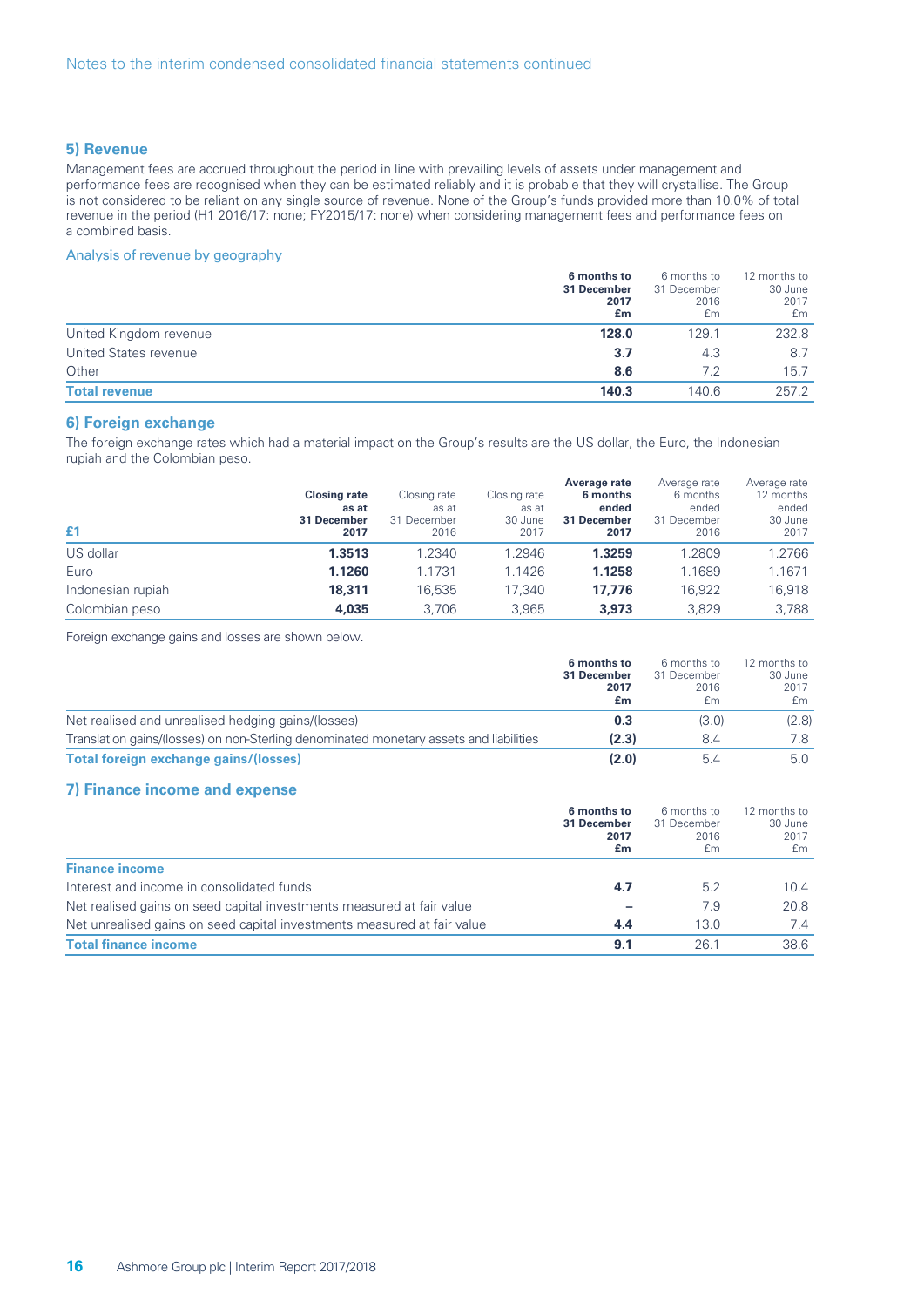#### **8) Share-based payments**

The cost related to share-based payments recognised by the Group in the interim condensed consolidated statement of comprehensive income is shown below:

|                                           | 6 months to<br>31 December<br>2017<br>£m | 6 months to<br>31 December<br>2016<br><b>f</b> m | 12 months to<br>30 June<br>2017<br>£m |
|-------------------------------------------|------------------------------------------|--------------------------------------------------|---------------------------------------|
| Omnibus Plan                              | 14.0                                     | 11.1                                             | 24.2                                  |
| Phantom Bonus Plan                        | (0.1)                                    | 0.1                                              | 0.2                                   |
| <b>Total share-based payments expense</b> | 13.9                                     | 11.2                                             | 24.4                                  |

The total expense recognised for the period in respect of equity-settled share-based payment awards was £11.2 million (H1 2016/17: £12.4 million; FY2016/17: £21.3 million).

#### The Executive Omnibus Incentive Plan (Omnibus Plan)

Share awards outstanding under the Omnibus Plan were as follows:

|                                      | 6 months to<br>31 December<br>2017<br>Number of | 6 months to<br>31 December | 12 months to<br>30 June |
|--------------------------------------|-------------------------------------------------|----------------------------|-------------------------|
|                                      |                                                 | 2016<br>Number of          | 2017<br>Number of       |
|                                      | shares subject                                  | shares subject             | shares subject          |
|                                      | to awards                                       | to awards                  | to awards               |
| <b>Equity-settled awards</b>         |                                                 |                            |                         |
| At the beginning of the period       | 38,579,871                                      | 39,805,764                 | 39,805,764              |
| Granted                              | 10,237,825                                      | 7,523,609                  | 7,523,609               |
| Vested                               | (6, 762, 746)                                   | (5,971,865)                | (6, 281, 971)           |
| Forfeited                            | (953,065)                                       | (2, 129, 853)              | (2,467,531)             |
| Outstanding at the end of the period | 41,101,885                                      | 39,227,655                 | 38,579,871              |
| <b>Cash-settled awards</b>           |                                                 |                            |                         |
| At the beginning of the period       | 295,492                                         | 650,906                    | 650,906                 |
| Granted                              | 112,509                                         | 50.760                     | 50,760                  |
| Vested                               | (27, 334)                                       | (121, 852)                 | (121, 852)              |
| Forfeited                            | (63, 779)                                       | (284, 322)                 | (284, 322)              |
| Outstanding at the end of the period | 316,888                                         | 295.492                    | 295,492                 |
| <b>Total awards</b>                  |                                                 |                            |                         |
| At the beginning of the period       | 38,875,363                                      | 40,456,670                 | 40,456,670              |
| Granted                              | 10,350,334                                      | 7,574,369                  | 7,574,369               |
| Vested                               | (6,790,080)                                     | (6,093,717)                | (6,403,823)             |
| Forfeited                            | (1,016,844)                                     | (2,414,175)                | (2,751,853)             |
| Outstanding at the end of the period | 41,418,773                                      | 39,523,147                 | 38,875,363              |

The fair value of awards granted under the Omnibus Plan is determined by the average Ashmore Group plc closing share price for the five business days prior to grant.

The liability arising from cash-settled awards under the Omnibus Plan at the end of the period and reported within trade and other payables in the interim condensed consolidated balance sheet is £0.4 million (H1 2016/17: £0.3 million; FY2016/17: £0.4 million) of which £nil (H1 2016/17: £nil; FY2016/17: £nil) relates to vested awards.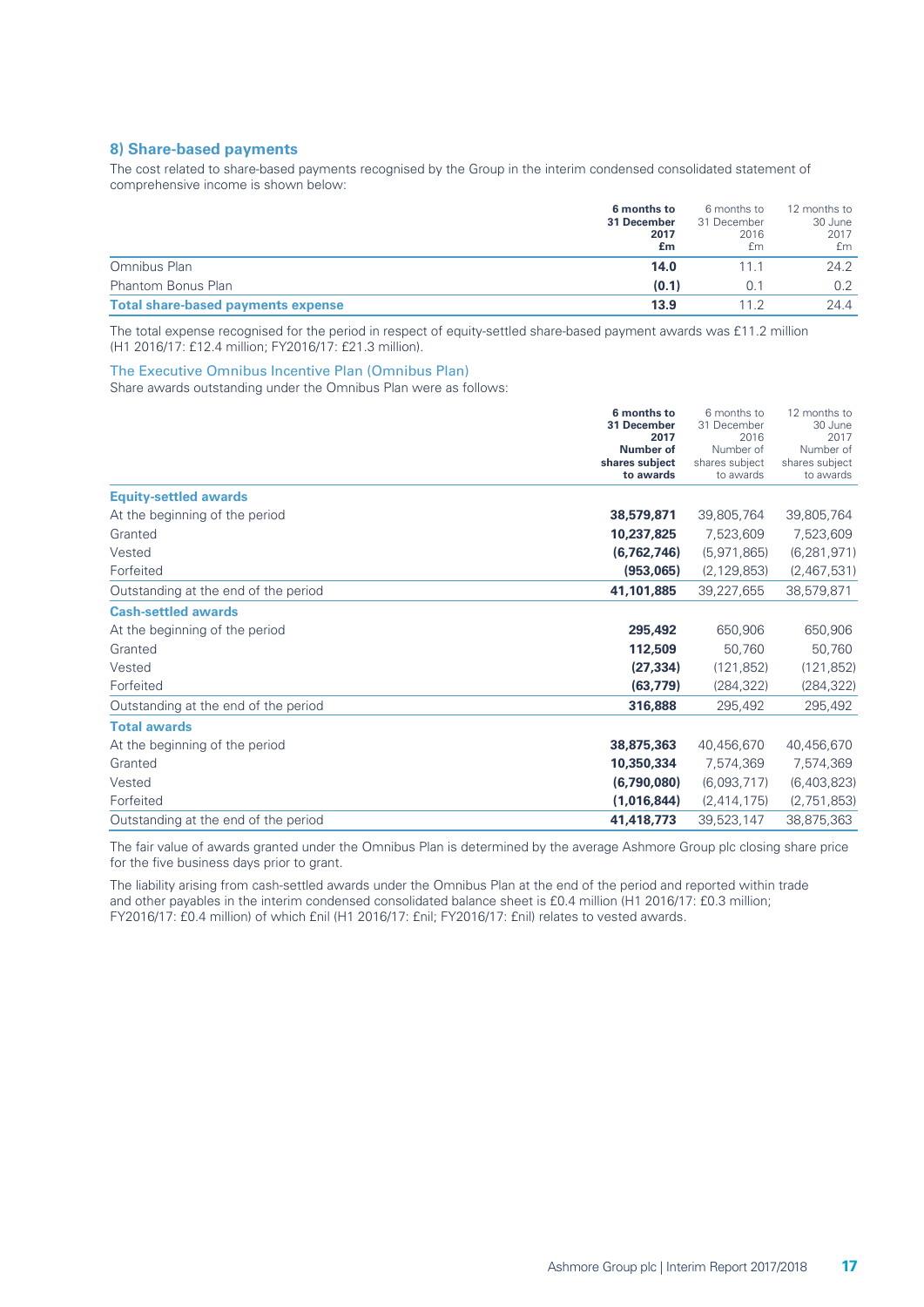#### **9) Taxation**

#### Analysis of tax charge for the period

|                                                   | 6 months to<br>31 December<br>2017<br>£m | 6 months to<br>31 December<br>2016<br>£m | 12 months to<br>30 June<br>2017<br>$\mathsf{fm}$ |
|---------------------------------------------------|------------------------------------------|------------------------------------------|--------------------------------------------------|
| <b>Current tax</b>                                |                                          |                                          |                                                  |
| UK corporation tax on profits for the period      | 14.3                                     | 17.4                                     | 31.3                                             |
| Overseas corporation tax charge                   | 4.6                                      | 4.7                                      | 7.9                                              |
| Adjustments in respect of prior periods           |                                          |                                          | 1.5                                              |
|                                                   | 18.9                                     | 22.1                                     | 40.7                                             |
| <b>Deferred tax</b>                               |                                          |                                          |                                                  |
| Origination and reversal of temporary differences | (3.2)                                    | 0.6                                      | (3.2)                                            |
| Effect of changes in corporation tax rates        | 2.1                                      |                                          | (0.8)                                            |
| Tax expense for the period                        | 17.8                                     | 22.7                                     | 36.7                                             |

#### Factors affecting tax charge for the period

|                                                                                                                                                 | 6 months to<br>31 December<br>2017<br>£m | 6 months to<br>31 December<br>2016<br><b>f</b> m | 12 months to<br>30 June<br>2017<br>$\mathsf{fm}$ |
|-------------------------------------------------------------------------------------------------------------------------------------------------|------------------------------------------|--------------------------------------------------|--------------------------------------------------|
| Profit before tax                                                                                                                               | 99.0                                     | 121.5                                            | 206.2                                            |
| Profit on ordinary activities multiplied by the blended UK tax rate for the financial<br>year of 19.00% (H1 2016/17: 19.75%; FY2016/17: 19.75%) | 18.8                                     | 24.0                                             | 40.7                                             |
| <b>Effects of:</b>                                                                                                                              |                                          |                                                  |                                                  |
| Non-deductible expenses                                                                                                                         | 0.1                                      | 0.9                                              | $0.2^{\circ}$                                    |
| Deduction in respect of vested shares/exercised options (Part 12, Corporation<br>Tax Act 2009)                                                  | (3.0)                                    | (1.0)                                            | (2.8)                                            |
| Different rate of taxes on overseas profits                                                                                                     | (0.5)                                    | (0.3)                                            | 1.4                                              |
| Non-taxable income                                                                                                                              | (0.5)                                    | (1.2)                                            | (4.1)                                            |
| Disallowed deferred tax assets                                                                                                                  |                                          | 0.3                                              |                                                  |
| Effect on deferred tax balance from changes in the US Federal tax rate*                                                                         | 2.1                                      |                                                  | (0.8)                                            |
| Non-deductible loss on associates                                                                                                               | 0.3                                      |                                                  |                                                  |
| Other items                                                                                                                                     | 0.5                                      |                                                  | 0.5                                              |
| Adjustments in respect of prior periods                                                                                                         |                                          |                                                  | 1.6                                              |
| Tax expense for the period                                                                                                                      | 17.8                                     | 22.7                                             | 36.7                                             |

The US Federal tax rate reduced to 21% with effect from 1 January 2018. This reduction has been taken into account in the calculation of current and deferred tax for the Group's US subsidiaries.

#### **10) Earnings per share**

Basic earnings per share at 31 December 2017 of 11.96 pence (H1 2016/17: 14.72 pence; FY2016/17: 25.07 pence) is calculated by dividing the profit after tax for the financial period attributable to equity holders of the parent of £80.2 million (H1 2016/17: £98.4 million; FY2016/17: £167.6 million) by the weighted average number of ordinary shares in issue during the period, excluding own shares.

Diluted earnings per share is calculated based on basic earnings per share adjusted for all dilutive potential ordinary shares. There is no difference between the profit for the year attributable to equity holders of the parent used in the basic and diluted earnings per share calculations.

Reconciliation of the weighted average number of shares used in calculating basic and diluted earnings per share is shown below.

|                                                                                                     | 6 months to<br>31 December<br>2017<br>Number of<br>ordinary shares | 6 months to<br>31 December<br>2016<br>Number of<br>ordinary shares | 12 months to<br>30 June<br>2017<br>Number of<br>ordinary shares |
|-----------------------------------------------------------------------------------------------------|--------------------------------------------------------------------|--------------------------------------------------------------------|-----------------------------------------------------------------|
| Weighted average number of ordinary shares used in the calculation of basic<br>earnings per share   | 670,651,535                                                        | 668,479,616                                                        | 668,488,046                                                     |
| Effect of dilutive potential ordinary shares – share awards                                         | 40.377.421                                                         | 38.020.304                                                         | 38.451.642                                                      |
| Weighted average number of ordinary shares used in the calculation<br>of diluted earnings per share | 711.028.956                                                        | 706.499.920                                                        | 706.939.688                                                     |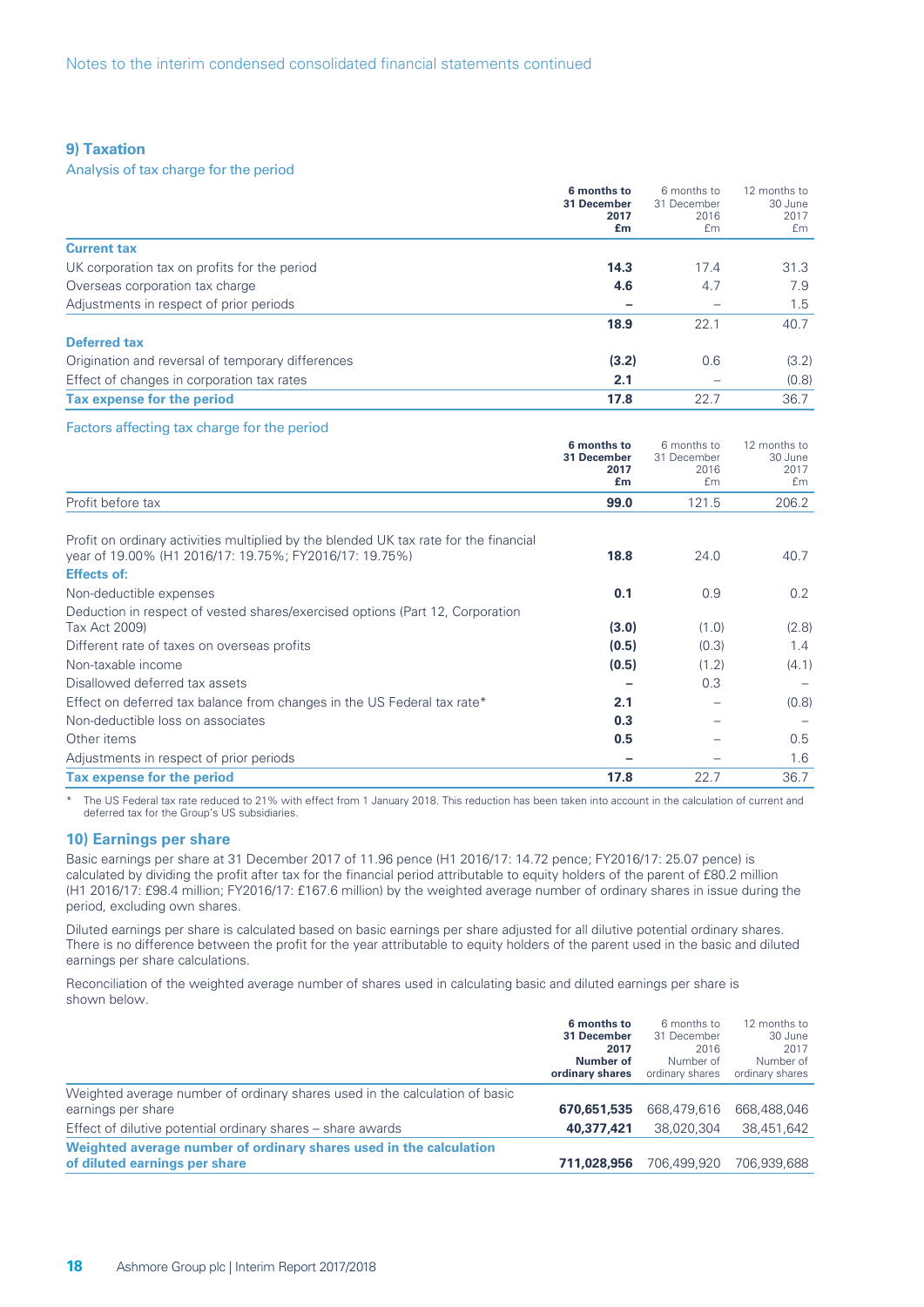#### **11) Dividends**

Dividends paid

|                                                          | 6 months to<br>31 December<br>2017<br>£m | 6 months to<br>31 December<br>2016<br>f <sub>m</sub> | 12 months to<br>30 June<br>2017<br>£m |
|----------------------------------------------------------|------------------------------------------|------------------------------------------------------|---------------------------------------|
| Final dividend for FY2016/17: 12.10p (FY2015/16: 12.10p) | 85.4                                     | 84.9                                                 | 84.9                                  |
| Interim dividend for FY2016/17: 4.55p                    | $\overline{\phantom{0}}$                 |                                                      | 31.7                                  |
|                                                          | 85.4                                     | 84.9                                                 | 116.6                                 |

In addition, the Group paid £1.2 million (H1 2016/17: £1.7 million; FY2016/17: £2.3 million) of dividends to non-controlling interests.

#### Dividends declared/proposed

| Company                             | 6 months to<br>31 December<br>2017<br>pence | 6 months to<br>31 December<br>2016<br>pence | 12 months to<br>30 June<br>2017<br>pence |
|-------------------------------------|---------------------------------------------|---------------------------------------------|------------------------------------------|
| Interim dividend declared per share | 4.55                                        | 4.55                                        | 4.55                                     |
| Final dividend proposed per share   | -                                           | -                                           | 12.10                                    |
|                                     | 4.55                                        | 4.55                                        | 16.65                                    |

The Board has approved an interim dividend for the six months to 31 December 2017 of 4.55 pence per share (six months to 31 December 2016: 4.55 pence per share; final dividend for the year to 30 June 2017: 12.10 pence per share) payable on 4 April 2018 to shareholders on the register on 9 March 2018.

#### **12) Goodwill and intangible assets**

|                                                        |                | Fund                        |               |
|--------------------------------------------------------|----------------|-----------------------------|---------------|
|                                                        | Goodwill       | management<br>relationships | Total         |
|                                                        | f <sub>m</sub> | f <sub>m</sub>              | $\mathsf{fm}$ |
| <b>Cost (at original exchange rate)</b>                |                |                             |               |
| At 31 December 2017, 31 December 2016 and 30 June 2017 | 57.5           | 39.5                        | 97.0          |
| <b>Accumulated amortisation and impairment</b>         |                |                             |               |
| At 30 June 2016                                        |                | (31.1)                      | (31.1)        |
| Amortisation charge for the period                     |                | (2.2)                       | (2.2)         |
| At 31 December 2016                                    |                | (33.3)                      | (33.3)        |
| Amortisation charge for the period                     | -              | (2.3)                       | (2.3)         |
| At 30 June 2017                                        |                | (35.6)                      | (35.6)        |
| Amortisation charge for the period                     |                | (2.2)                       | (2.2)         |
| At 31 December 2017                                    |                | (37.8)                      | (37.8)        |
| <b>Net book value</b>                                  |                |                             |               |
| At 30 June 2016                                        | 70.1           | 12.4                        | 82.5          |
| Accumulated amortisation for the period                |                | (2.2)                       | (2.2)         |
| FX revaluation through reserves <sup>*</sup>           | 4.7            | 0.8                         | 5.5           |
| At 31 December 2016                                    | 74.8           | 11.0                        | 85.8          |
| Accumulated amortisation for the period                |                | (2.3)                       | (2.3)         |
| FX revaluation through reserves*                       | (3.2)          | (0.4)                       | (3.6)         |
| At 30 June 2017                                        | 71.6           | 8.3                         | 79.9          |
| Accumulated amortisation for the period                |                | (2.2)                       | (2.2)         |
| FX revaluation through reserves*                       | (2.7)          | (0.3)                       | (3.0)         |
| At 31 December 2017                                    | 68.9           | 5.8                         | 74.7          |

\* FX revaluation through reserves is a result of the retranslation of US dollar-denominated intangibles and goodwill.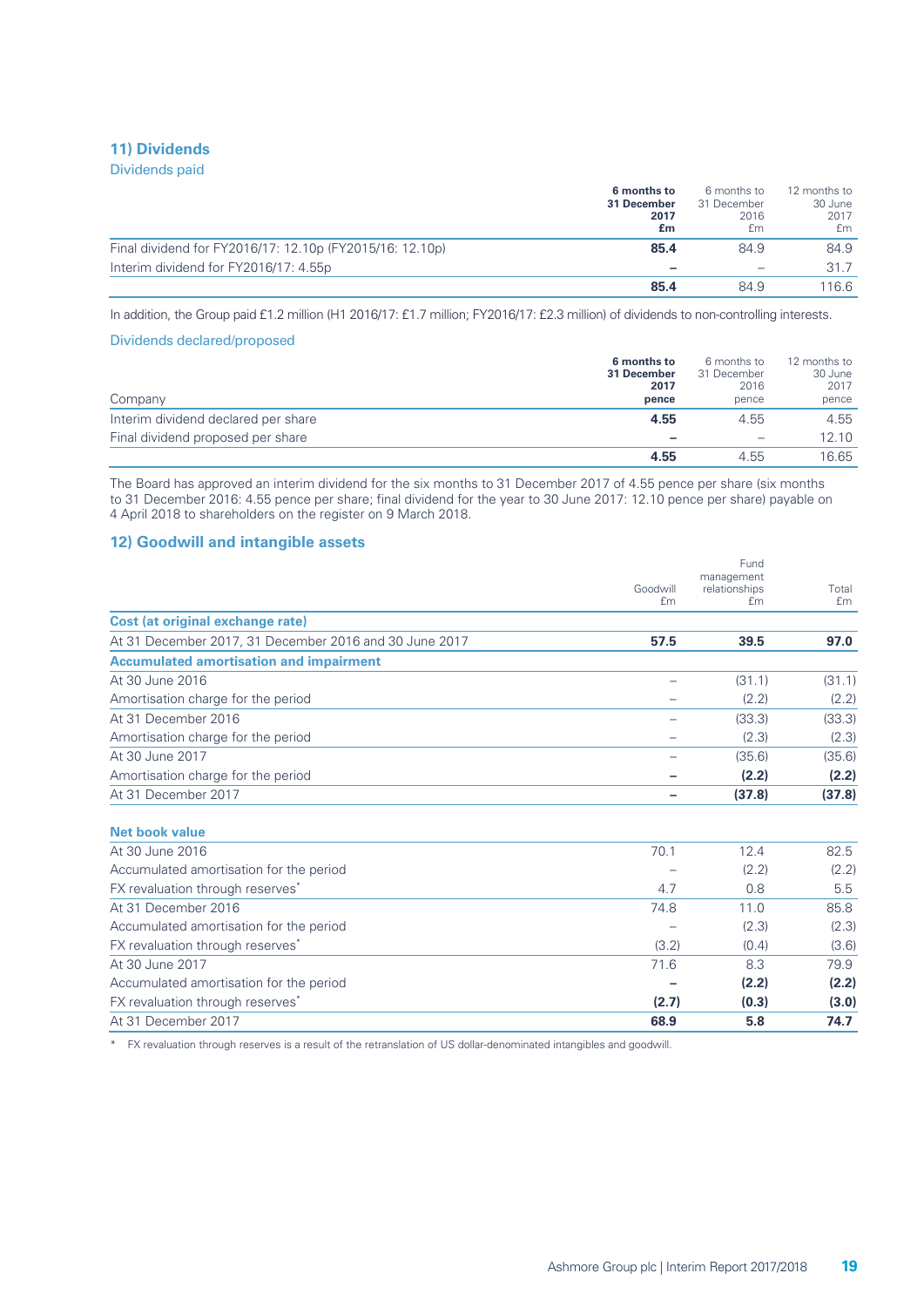#### **12) Goodwill and intangible assets continued**

#### Goodwill

The Group's goodwill balance relates principally to the acquisition of the equities business in May 2011.

During the period to 31 December 2017, no factors indicating potential impairment of goodwill were noted.

Goodwill is tested for impairment annually or whenever there is an indication that the carrying amount may not be recoverable based on management's judgements regarding the future prospects of the business, estimates of future cash flows and discount rates. The key assumptions used to determine the recoverable amount were disclosed in the annual report and accounts for the year ended 30 June 2017. Based on management's assessment as at 31 December 2017, the recoverable amount was in excess of the carrying value of goodwill and no impairment was implied.

#### Fund management relationships

Intangible assets comprise fund management relationships related to profit expected to be earned from clients of the equities business.

During the period to 31 December 2017, there was a review process to identify factors indicating whether the Group's fund management relationships were impaired. None was identified and as a consequence, no impairment charge has been included within the Group's other expenses in the consolidated statement of comprehensive income in the period (H1 2016/17: £nil; FY2016/17: £nil).

The remaining amortisation period for fund management relationships is one and a half years (31 December 2016: two and a half years; 30 June 2017: two years).

#### **13) Fair value of financial instruments**

The accounting policies relating to the estimation of fair values are consistent with those applied in the preparation of the Group's annual report and accounts for the year ended 30 June 2017.

The Group has an established control framework with respect to the measurement of fair values. This framework includes committees that have overall responsibility for all significant fair value measurements. Each committee regularly reviews significant inputs and valuation adjustments. If third-party information is used to measure fair value, the team assesses and documents the evidence obtained from the third parties to support such valuations. There are no material differences between the carrying amounts of financial assets and liabilities and their fair values at the balance sheet date.

#### Fair value hierarchy

The Group measures fair values using the following fair value hierarchy that reflects the significance of inputs used in making the measurements:

- − Level 1: Valuation is based upon a quoted market price in an active market for an identical instrument. This fair value measure relates to the valuation of quoted and exchange traded equity and debt securities.
- − Level 2: Valuation techniques are based upon observable inputs, either directly (i.e. as prices) or indirectly (i.e. derived from prices). This fair value measure relates to the valuation of quoted equity securities in inactive markets or in interests in unlisted funds whose net asset values are referenced to the fair values of the listed or exchange traded securities held by those funds.
- − Level 3: Valuation techniques use significant unobservable inputs.

For financial instruments that are recognised at fair value on a recurring basis, the Group determines whether transfers have occurred between levels in the hierarchy by reassessing categorisation (based on the lowest level input that is significant to the fair value measurement as a whole) at the end of each reporting period.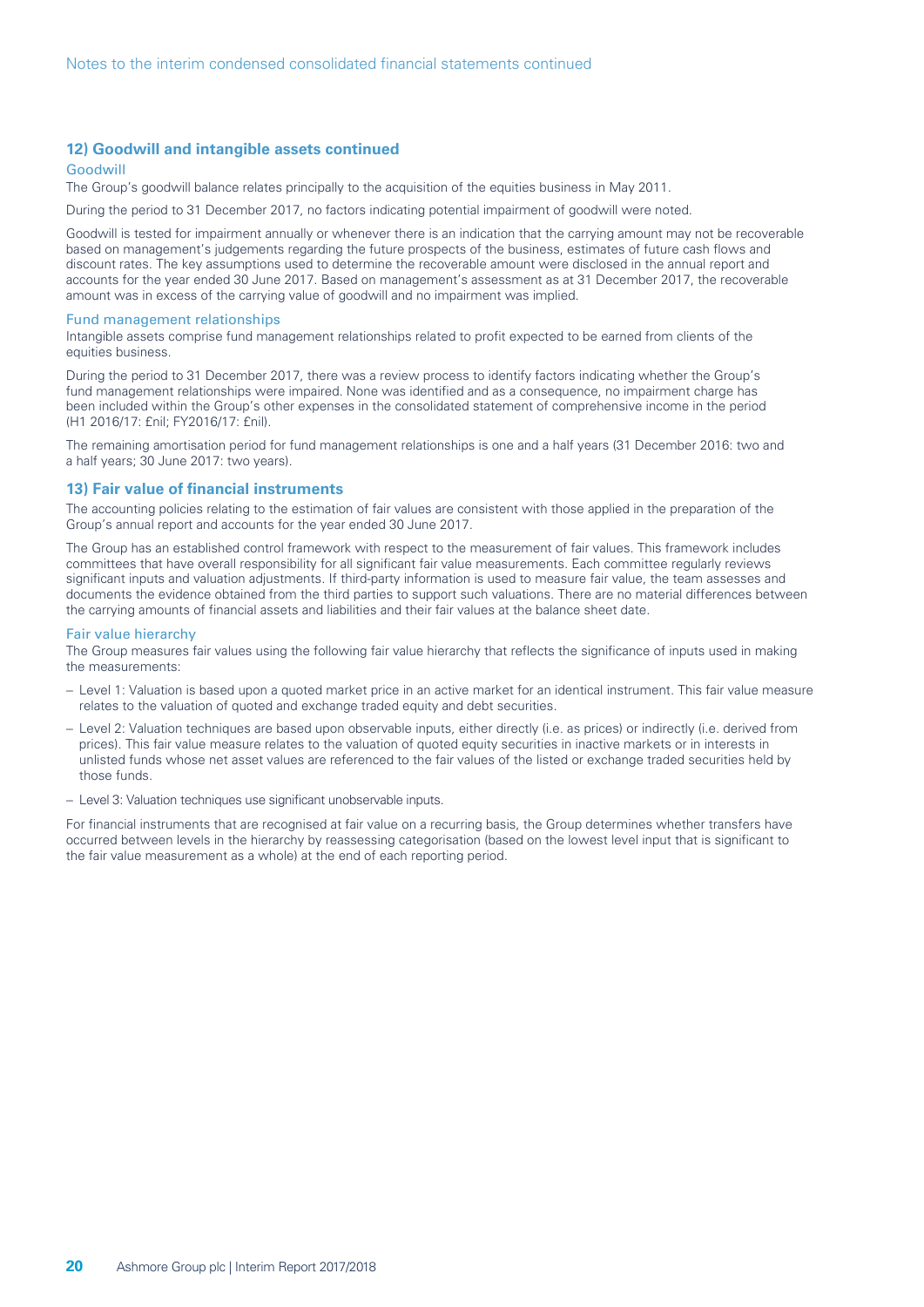#### **13) Fair value of financial instruments continued**

The fair value hierarchy of financial instruments which are carried at fair value is summarised below:

|                                                    | At 31 December 2017 |                       | At 31 December 2016 |                    |              | At 30 June 2017 |               |             |               |               |                 |                        |
|----------------------------------------------------|---------------------|-----------------------|---------------------|--------------------|--------------|-----------------|---------------|-------------|---------------|---------------|-----------------|------------------------|
|                                                    | Level 1<br>£m       | Level 2 Level 3<br>£m | £m                  | <b>Total</b><br>£m | evel 1<br>£m | Level 2<br>£m   | Level 3<br>£m | Total<br>£m | Level 1<br>£m | Level 2<br>£m | Level $3$<br>£m | Total<br>$\mathsf{fm}$ |
| <b>Financial assets</b>                            |                     |                       |                     |                    |              |                 |               |             |               |               |                 |                        |
| Investment securities                              | 79.5                | 83.3                  | 87.7                | 250.5              | 51.1         | 76.1            | 51.0          | 178.2       | 60.8          | 85.5          | 84.9            | 231.2                  |
| Non-current financial assets<br>held-for-sale      |                     | 24.5                  |                     | 24.5               |              | 23.6            | 29.4          | 53.0        |               | 7.1           |                 | 7.1                    |
| Available-for-sale financial assets                |                     |                       | 13.6                | 13.6               | 0.5          | 0.1             | 8.4           | 9.0         |               | 0.1           | 11.2            | 11.3                   |
| Fair value through profit or loss<br>investments   | 8.1                 | 16.4                  | -                   | 24.5               | -            | 63.5            |               | 63.5        | -             | 36.0          |                 | 36.0                   |
| Non-current asset investments                      | -                   | 4.4                   | 20.5                | 24.9               |              | 4.6             | 16.5          | 21.1        | -             | 4.5           | 18.0            | 22.5                   |
| Derivative financial instruments                   |                     | 0.9                   | -                   | 0.9                |              |                 |               |             |               | 0.3           |                 | 0.3                    |
|                                                    | 87.6                | 129.5                 | 121.8               | 338.9              | 51.6         | 167.9           | 105.3         | 324.8       | 60.8          | 133.5         | 114.1           | 308.4                  |
| <b>Financial liabilities</b>                       |                     |                       |                     |                    |              |                 |               |             |               |               |                 |                        |
| Third-party interests in<br>consolidated funds     | 36.8                | 43.8                  | 32.8                | 113.4              | 29.6         | 40.1            | 31.7          | 101.4       | 30.9          | 42.4          | 35.6            | 108.9                  |
| Derivative financial instruments                   |                     |                       |                     |                    |              | 3.8             |               | 3.8         |               |               |                 |                        |
| Non-current financial liabilities<br>held-for-sale |                     | 9.3                   | -                   | 9.3                |              | 0.3             |               | 0.3         |               |               |                 |                        |
|                                                    | 36.8                | 53.1                  | 32.8                | 122.7              | 29.6         | 44.2            | 31.7          | 105.5       | 30.9          | 42.4          | 35.6            | 108.9                  |

There were no transfers between Level 1, Level 2 and Level 3 of the fair value hierarchy during the period.

Changes in Level 3 financial assets and liabilities recognised at fair value on a recurring basis

|                                                                       | securities<br>£m | <b>Non-current</b><br>Investment financial assets<br>held-for-sale<br>£m | Available-for-<br>sale financial<br>assets<br>£m | <b>Non-current</b><br>asset<br>investments<br>£m | Third-party<br>interests in<br>consolidated<br>funds<br>£m |
|-----------------------------------------------------------------------|------------------|--------------------------------------------------------------------------|--------------------------------------------------|--------------------------------------------------|------------------------------------------------------------|
| At 31 December 2016                                                   | 51.0             | 29.4                                                                     | 8.4                                              | 16.5                                             | 31.7                                                       |
| Net additions/(disposals)                                             |                  |                                                                          |                                                  | 1.9                                              |                                                            |
| Reclassification from HFS investments to<br>consolidated funds        | 28.1             | (28.1)                                                                   |                                                  |                                                  |                                                            |
| Unrealised gains/(losses) recognised in<br>finance income             | 5.8              | (1.3)                                                                    |                                                  | (0.4)                                            | 3.9                                                        |
| Unrealised gains/(losses) recognised in other<br>comprehensive income |                  |                                                                          | 2.8                                              |                                                  |                                                            |
| At 30 June 2017                                                       | 84.9             |                                                                          | 11.2                                             | 18.0                                             | 35.6                                                       |
| Net additions/(disposals)                                             | 3.4              |                                                                          |                                                  | 2.1                                              | (1.5)                                                      |
| Unrealised gains/(losses) recognised in<br>finance income             | 1.9              |                                                                          |                                                  | 0.4                                              | (1.3)                                                      |
| Unrealised gains/(losses) recognised in other<br>comprehensive income | (2.5)            |                                                                          | 2.4                                              |                                                  |                                                            |
| At 31 December 2017                                                   | 87.7             |                                                                          | 13.6                                             | 20.5                                             | 32.8                                                       |

#### Valuation of Level 3 financial liabilities recognised at fair value on a recurring basis

Investments valued using valuation techniques include financial investments which, by their nature, do not have an externally quoted price based on regular trades, and financial investments for which markets are no longer active as a result of market conditions e.g. market illiquidity. The valuation techniques used include comparison to recent arm's length transactions, reference to other instruments that are substantially the same, discounted cash flow analysis, and, if applicable, enterprise valuation. The valuation techniques used in the estimation of fair values are consistent with those applied in the preparation of the Group's annual report and accounts for the year ended 30 June 2017.

#### Financial instruments not measured at fair value

Financial assets and liabilities that are not measured at fair value include cash and cash equivalents, trade and other receivables, and trade and other payables. The carrying value of financial assets and financial liabilities not measured at fair value is considered a reasonable approximation of fair value as at 31 December 2017, 31 December 2016 and 30 June 2017.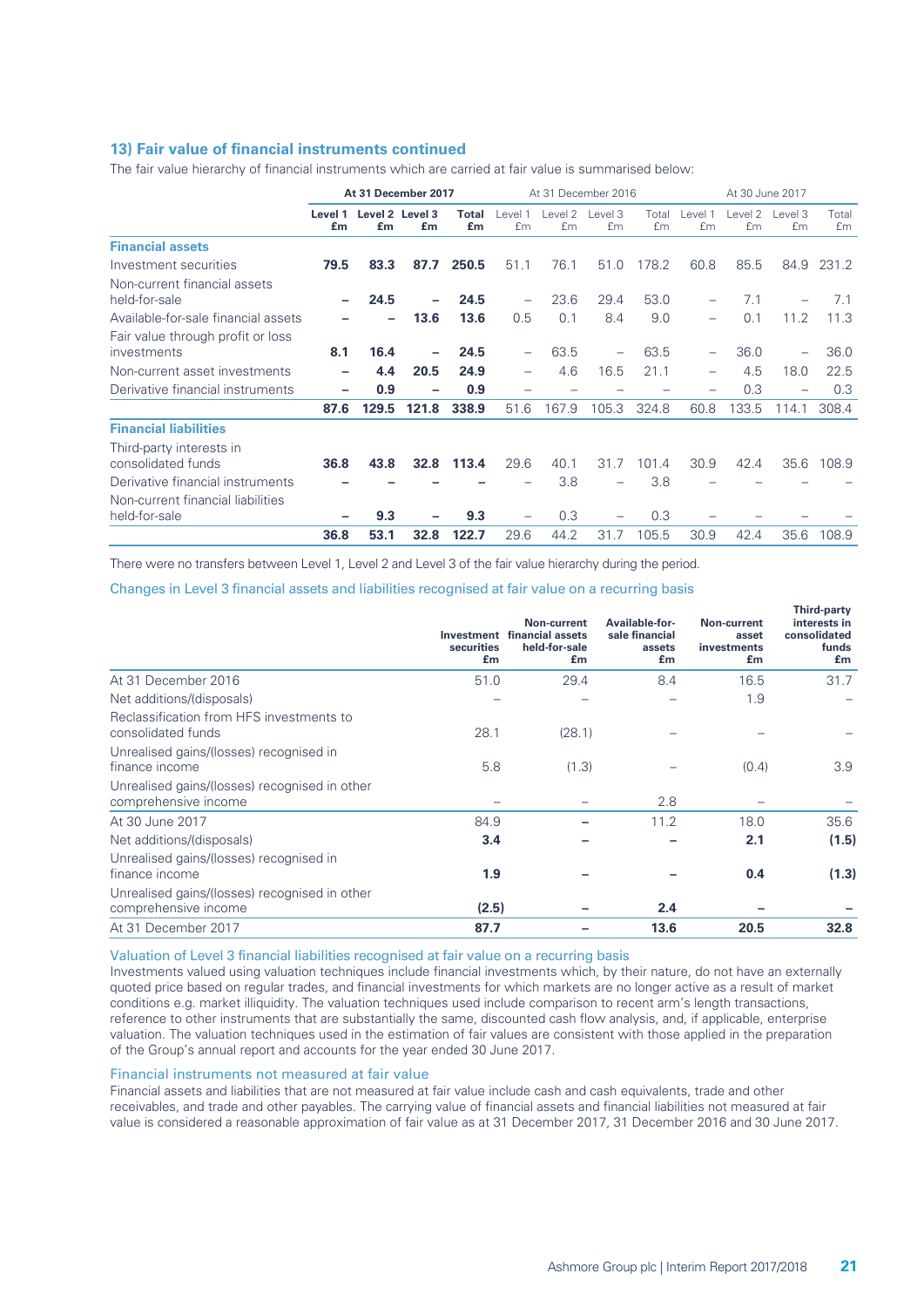#### **14) Seed capital investments**

The Group considers itself a sponsor of an investment fund when it facilitates the establishment of the fund in which the Group is the investment manager. The Group ordinarily invests seed capital in order to provide initial scale and facilitate the marketing of new funds to third-party investors. These funds are then financed through the issue of units to investors. Aggregate interests held by the Group include seed capital, management fees and performance fees. The Group generates management and performance fee income from managing the assets on behalf of third-party investors.

#### a) Non-current assets and non-current liabilities held-for-sale

Where Group companies invest seed capital into funds operated and controlled by the Group and the Group is actively seeking to reduce its investment, and it is considered highly probable that it will relinquish control within a year, the interests in the funds are treated as held-for-sale and are recognised as financial assets and liabilities held-for-sale. During the period, one fund (H1 2016/17: two funds; FY2016/17: three funds) was seeded in this manner and met the above criteria, and consequently the assets and liabilities of these funds were initially classified as held-for-sale.

The non-current assets and liabilities held-for-sale at 31 December 2017 were as follows:

|                                                      | 31 December<br>2017<br>£m | 31 December<br>2016<br>£m | 30 June<br>2017<br>£m. |
|------------------------------------------------------|---------------------------|---------------------------|------------------------|
| Non-current financial assets held-for-sale           | 24.5                      | 53.0                      |                        |
| Non-current financial liabilities held-for-sale      | (9.3)                     | (0.3)                     |                        |
| Seed capital investments classified as held-for-sale | 15.2                      | 52.7                      |                        |

Investments cease to be classified as held-for-sale when they are no longer controlled by the Group. A loss of control may happen either through sale of the investment and/or dilution of the Group's holding. When investments cease to be classified as held-for-sale they are classified as financial assets designated as FVTPL. During the period, no fund (H1 2016/17: one fund; FY2016/17: one fund) was transferred to FVTPL category.

If the fund remains under the control of the Group for more than one year from the original investment date and it is assessed that the Group controls the investment fund in accordance with the requirements of IFRS 10, it will cease to be classified as held-for-sale and will be consolidated line by line. During the period, one fund (H1 2016/17: one fund; FY2016/17: two funds) with an aggregate carrying amount of £7.2 million (H1 2016/17: £4.3 million; FY2016/17: £12.5 million) was transferred to consolidated funds. There was no impact on net assets or total comprehensive income as a result of the transfer.

Included within finance income are net gains of £0.7 million (H1 2016/17: net gains of £6.4 million; FY2016/17: net gains of £9.3 million) in relation to held-for-sale investments (refer to note 7).

As the Group considers itself to have one business segment (refer to note 4), no additional segmental disclosure of held-forsale assets or liabilities is applicable.

#### b) Available-for-sale financial assets

Available-for-sale financial assets held at fair value at 31 December 2017 comprise equities held as follows:

|                                               | 31 December<br>2017<br>£m | 31 December<br>2016<br>f <sub>m</sub> | 30 June<br>2017<br>£m. |
|-----------------------------------------------|---------------------------|---------------------------------------|------------------------|
| Equities listed on stock exchange             |                           | 0.5                                   |                        |
| Equity funds                                  | 13.6                      | 8.5                                   | 11.3                   |
| Seed capital classified as available-for-sale | 13.6                      | 9.0                                   | 11.3                   |

Included within other comprehensive income are net gains of £2.4 million (H1 2016/17: net gains of £0.6 million; FY2016/17: net gains of £2.5 million) in relation to available-for-sale investments.

#### c) Fair value through profit or loss investments

FVTPL investments at 31 December 2017 comprise shares held in debt and equity funds as follows:

|                                                     | 31 December<br>2017<br>£m | 31 December<br>2016<br>f <sub>m</sub> | 30 June<br>2017<br>£m |
|-----------------------------------------------------|---------------------------|---------------------------------------|-----------------------|
| Equity funds                                        | 23.5                      | 20.3                                  | 30.2                  |
| Debt funds                                          | 1.0                       | 43.2                                  | 5.8                   |
| Seed capital classified as <b>FVTPL</b> investments | 24.5                      | 63.5                                  | 36.0                  |

Included within finance income are net gains of £2.0 million (H1 2016/17: net gains of £12.3 million; FY2016/17: net gains of £9.6 million) on the Group's FVTPL investments.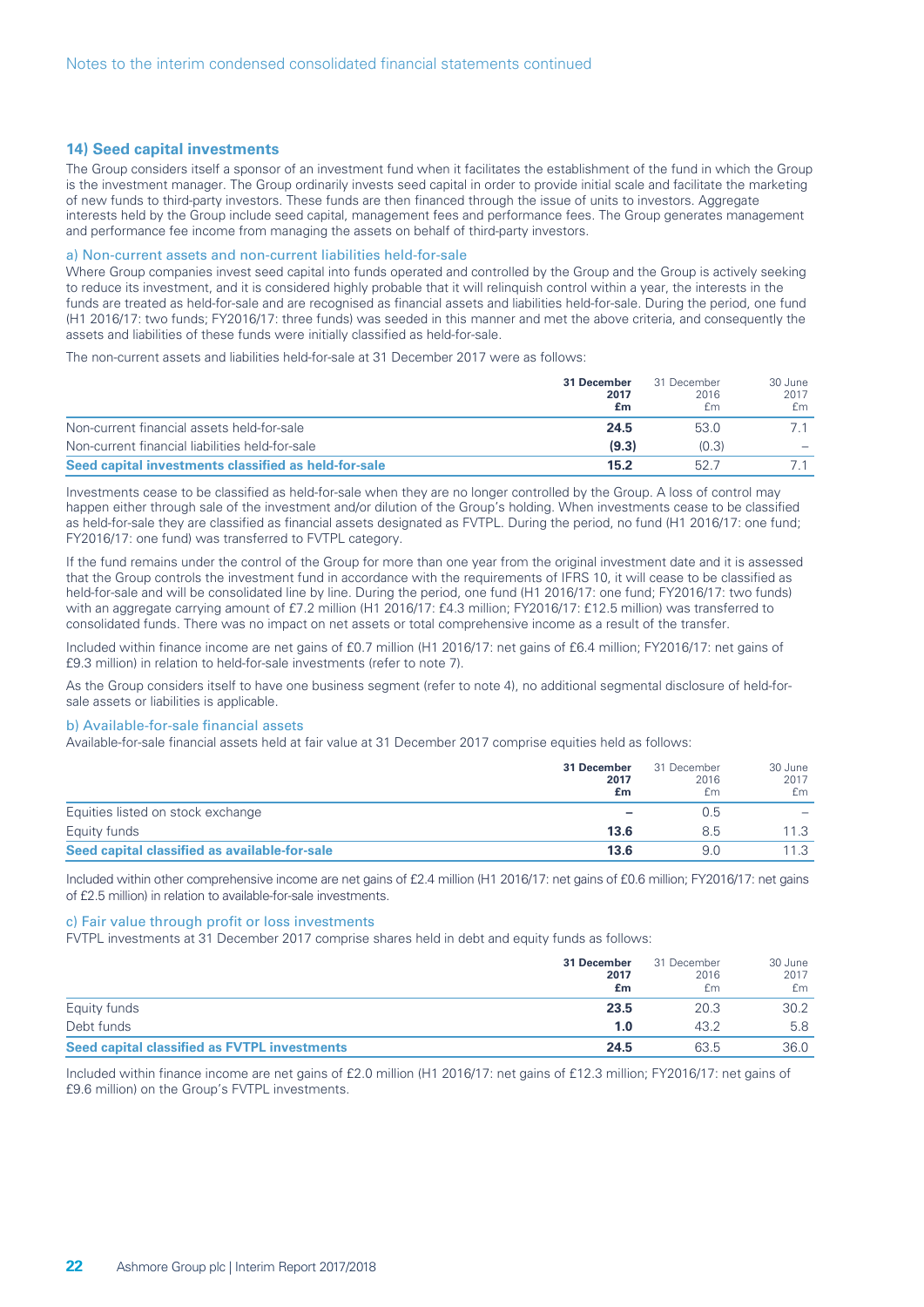#### **14) Seed capital investments continued**

#### d) Consolidated funds

The Group has consolidated 12 investment funds as at 31 December 2017 (31 December 2016: 11 investments funds; 30 June 2017: 13 investment funds), over which the Group is deemed to have control. Consolidated funds represent seed capital investments where the Group has held its position for a period greater than one year and its interest represents a controlling stake in the fund in accordance with IFRS 10. Consolidated fund assets and liabilities are presented line by line after intercompany eliminations. The table below sets out an analysis of the carrying amounts of interests held by the Group in consolidated investment funds.

|                                              | 31 December<br>2017<br>£m | 31 December<br>2016<br>£m | 30 June<br>2017<br>£m |
|----------------------------------------------|---------------------------|---------------------------|-----------------------|
| Investment securities                        | 250.5                     | 178.2                     | 231.2                 |
| Cash and cash equivalents                    | 11.2                      | 9.9                       | 12.4                  |
| Other                                        | (0.1)                     | 0.4                       | (1.4)                 |
| Third-party interests in consolidated funds  | (113.4)                   | (101.4)                   | (108.9)               |
| <b>Consolidated seed capital investments</b> | 148.2                     | 87.1                      | 133.3                 |

Investment securities are designated as FVTPL and include listed and unlisted equities and debt securities. Other includes trade receivables, trade payables and accruals.

The maximum exposure to loss is the carrying amount of the assets held. The Group has not provided financial support or otherwise agreed to be responsible for supporting any consolidated fund financially.

Included within the interim condensed consolidated statement of comprehensive income are net gains of £6.1 million (H1 2016/17: net gains of £4.9 million; FY2016/17: net gains of £12.8 million) relating to the Group's share of the results of the individual statements of comprehensive income for each of the consolidated funds, as follows:

|                                                       | 31 December<br>2017<br>£m | 31 December<br>2016<br><b>f</b> m | 30 June<br>2017<br>£m |
|-------------------------------------------------------|---------------------------|-----------------------------------|-----------------------|
| Finance income                                        | 2.7                       | 4.0                               | 7.8                   |
| Gains/(losses) on investment securities               | 9.4                       | 6.7                               | 22.4                  |
| Change in third-party interests in consolidated funds | (4.9)                     | (4.4)                             | (12.5)                |
| Other expenses                                        | (1.1)                     | (1.4)                             | (4.9)                 |
| Net gains/(losses) on consolidated funds              | 6.1                       | 4.9                               | 12.8                  |

Included in the Group's cash generated from operations is £0.8 million cash utilised in operations (H1 2016/17: £1.4 million cash utilised in operations; FY2016/17: £3.5 million cash utilised in operations) relating to consolidated funds.

As at 31 December 2017, the Group's consolidated funds were domiciled in Guernsey, Indonesia, Luxembourg and the United States.

#### e) Non-current asset investments

Non-current asset investments relate to the Group's holding in closed-end funds and are designated as FVTPL. Fair value is assessed by taking account of the extent to which potential dilution of gains or losses may arise as a result of additional investors subscribing to the fund where the final close of a fund has not occurred.

|                                             | 31 December | 31 December | 30 June |
|---------------------------------------------|-------------|-------------|---------|
|                                             | 2017        | 2016        | 2017    |
|                                             | £m          | £m          | £m      |
| Non-current asset investments at fair value | 24.9        |             | つつ に    |

Included within finance income are net gains of £0.4 million (H1 2016/17: net gains of £3.3 million; FY2016/17: net gains of £2.5 million) on the Group's non-current asset investments.

#### **15) Financial risk management**

The Group is subject to strategic, business, client, investment, operational and treasury risks throughout its business as discussed in the Risk management section of the Group's annual report for the year ended 30 June 2017, which provides further detail on the Group's exposure to and the management of risks derived from the financial instruments it uses.

Those risks and the risk management policies have not changed significantly during the six months to 31 December 2017.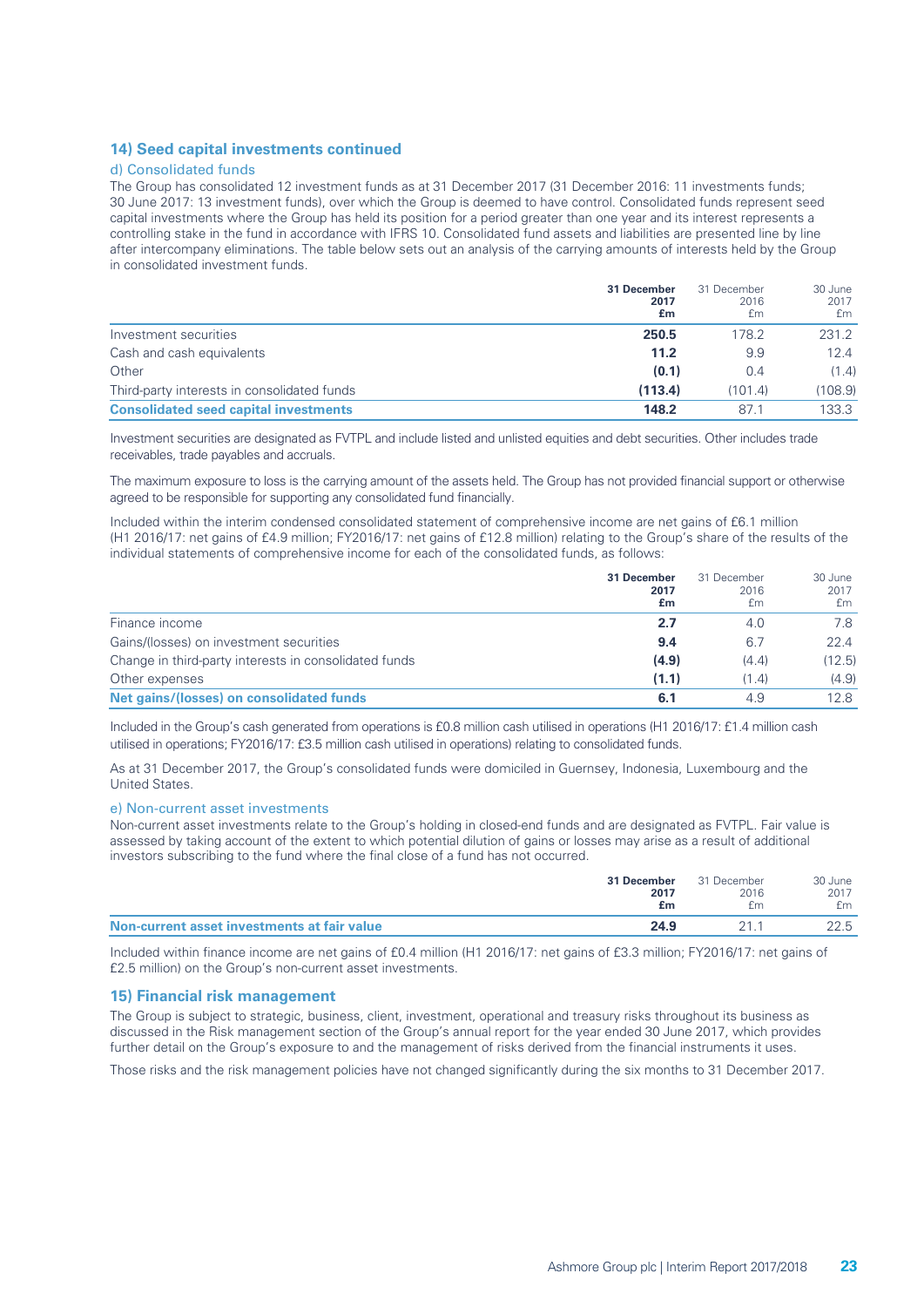#### **16) Share capital**

#### Authorised share capital

|                                                                                      |                                                     |                                                               |                                                     |                                                        | Number of<br>shares                             | <b>Nominal value</b><br>£'000                      |
|--------------------------------------------------------------------------------------|-----------------------------------------------------|---------------------------------------------------------------|-----------------------------------------------------|--------------------------------------------------------|-------------------------------------------------|----------------------------------------------------|
| Ordinary shares of 0.01p each at 31 December 2017, 30 June 2017 and 31 December 2016 |                                                     |                                                               |                                                     |                                                        | 900,000,000                                     | 90                                                 |
| Issued share capital – allotted and fully paid                                       | As at<br>31 December<br>2017<br>Number of<br>shares | As at<br>31 December<br>2017<br><b>Nominal value</b><br>£'000 | As at<br>31 December<br>2016<br>Number of<br>shares | As at<br>31 December<br>2016<br>Nominal value<br>f'000 | As at<br>30 June<br>2017<br>Number of<br>shares | As at<br>30 June<br>2017<br>Nominal value<br>f'000 |
| Ordinary shares of 0.01p each                                                        | 712,740,804                                         | 71                                                            | 712.740.804                                         |                                                        | 712.740.804                                     |                                                    |

All the above ordinary shares represent equity of the Company and rank pari passu in respect of participation and voting rights.

As at 31 December 2017, there were equity-settled share awards issued under the Omnibus Plan totalling 41,101,885 shares (31 December 2016: 39,227,655 shares; 30 June 2017: 38,579,871 shares) that have release dates ranging from September 2018 to December 2022.

#### **17) Own shares**

The Ashmore 2004 Employee Benefit Trust (EBT) acts as an agent to acquire and hold shares in Ashmore Group plc with a view to facilitating the recruitment and motivation of employees. As at 31 December 2017, the EBT owned 34,953,460 (31 December 2016: 39,009,575; 30 June 2017: 38,701,321) ordinary shares of 0.01p with a nominal value of £3,495 (31 December 2016: £3,901; 30 June 2017: £3,870) and shareholders' funds are reduced by £105.5 million (31 December 2016: £116.3 million; 30 June 2017: £115.4 million) in this respect. It is the intention of the Directors to make these shares available to employees through the share-based compensation plans. The EBT is periodically funded by the Company for these purposes.

#### **18) Related party transactions**

Related parties of the Group include key management personnel, close family members of key management personnel, subsidiaries, associates, joint ventures, Ashmore funds, the EBT and the Ashmore Foundation.

#### Key management personnel

The compensation paid to or payable to key management for employee services is shown below:

|                                    | 6 months to<br>31 December<br>2017<br>£m | 6 months to<br>31 December<br>2016<br>$\mathsf{fm}$ | 12 months to<br>30 June<br>2017<br>£m |
|------------------------------------|------------------------------------------|-----------------------------------------------------|---------------------------------------|
| Short-term employee benefits       | 0.1                                      | 0.1                                                 | 1.4                                   |
| Defined contribution pension costs |                                          |                                                     |                                       |
| Share-based payment benefits       |                                          |                                                     | 4.8                                   |
|                                    |                                          | 0.1                                                 | 6.2                                   |

Share-based payment benefits represent the fair value charge to the interim condensed consolidated statement of comprehensive income of share awards.

During the period, there were no other transactions entered into with key management personnel (H1 2016/17 and FY2016/17: none). Aggregate key management personnel interests in consolidated funds at 31 December 2017 were £37.9 million (31 December 2016: £37.9 million; 30 June 2017: £42.4 million).

#### Transactions with Ashmore funds

During the period, the Group received £62.8 million of gross management fees and performance fees (H1 2016/17: £58.3 million; FY2016/17: £111.6 million) from the 87 funds (H1 2016/17: 85 funds; FY2016/17: 86 funds) it manages and which are classified as related parties. As at 31 December 2017, the Group had receivables due from funds of £5.1 million (31 December 2016: £5.6 million; 30 June 2017: £5.1 million).

#### Transactions with the EBT

The EBT has been provided with a loan facility to allow it to acquire Ashmore shares in order to satisfy outstanding unvested share awards. The EBT is included within the results of the Group. As at 31 December 2017, the loan outstanding was £104.3 million (31 December 2016: £114.0 million; 30 June 2017: £103.5 million).

#### Transactions with the Ashmore Foundation

The Ashmore Foundation is a related party to the Group. The Foundation was set up to provide financial grants to worthwhile causes within the Emerging Markets countries in which Ashmore invests and/or operates with a view to giving back into the countries and communities. The Group made donations of £20,000 to the Foundation during the period (H1 2016/17: £40,000; FY2016/17: £50,000).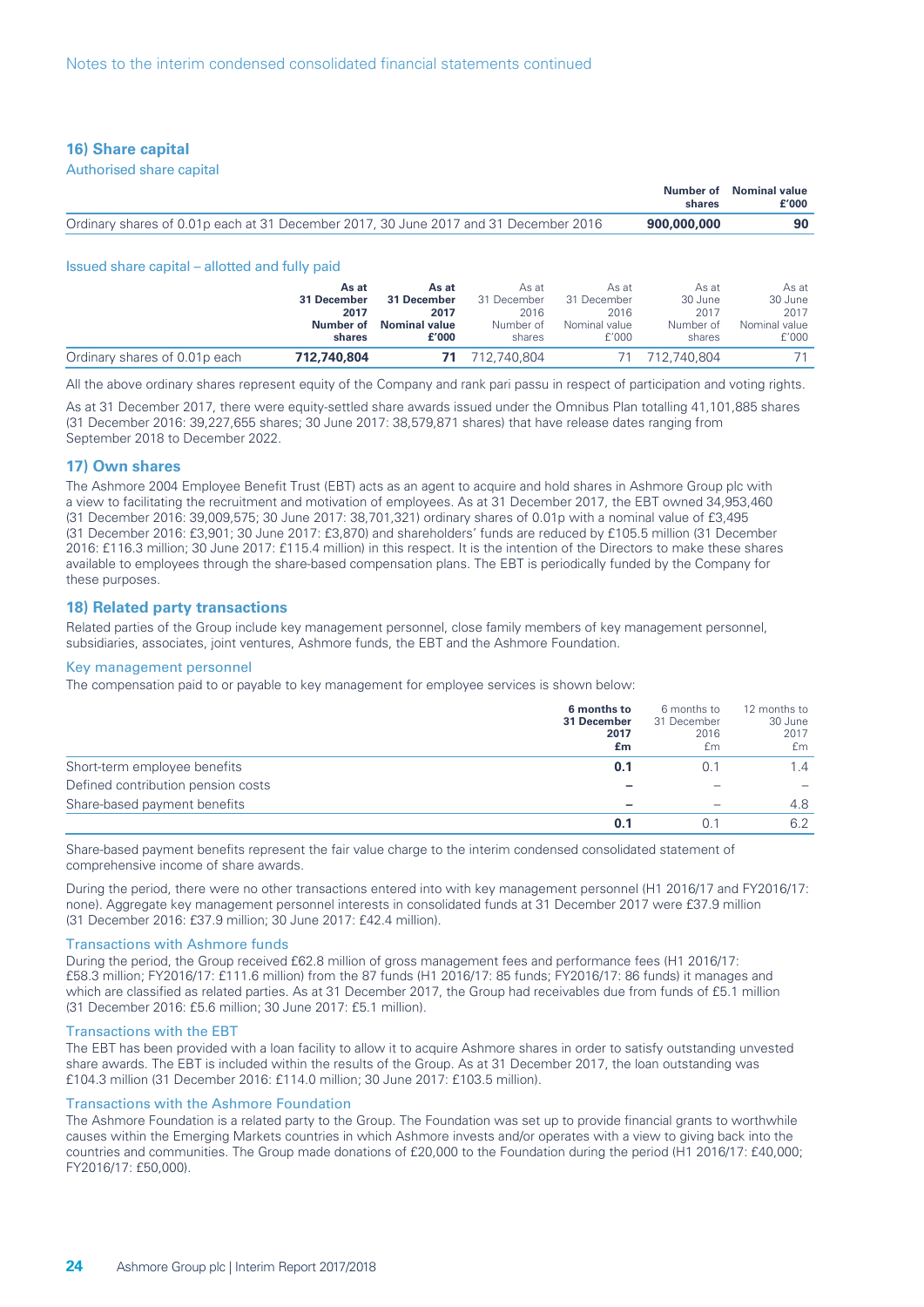#### **19) Commitments**

#### Undrawn investment commitments

|                                                           | As at<br>31 December<br>2017<br>£m | As at<br>31 December<br>2016<br><b>f</b> m | As at<br>30 June<br>2017<br>£m |
|-----------------------------------------------------------|------------------------------------|--------------------------------------------|--------------------------------|
| AA Development Capital India Fund 1 LLC                   | 1.1                                | 1.3                                        | 1.2                            |
| Ashmore Andean Fund II. LP                                | 1.9                                | 1.7                                        | 1.8                            |
| Ashmore Emerging Markets Corporate Private Debt Fund      | 0.3                                | 0.5                                        | 0.3                            |
| Ashmore I – CAF Colombian Infrastructure Senior Debt Fund | 13.8                               | 16.1                                       | 15.0                           |
| Ashmore I – FCP Colombia Infrastructure Fund              |                                    | 0.3                                        | 0.1                            |
| Ashmore Special Opportunities Fund LP                     | 10.5                               | 1.7                                        | 1.6                            |
| Everbright Ashmore China Real Estate Fund                 | 1.4                                | 1.5                                        | 1.4                            |
| <b>KCH Healthcare LLC</b>                                 | 3.2                                | 5.3                                        | 4.5                            |
| VTBC-Ashmore Real Estate Partners I, LP                   | 3.6                                | 3.5                                        | 3.5                            |
| <b>Total undrawn investment commitments</b>               | 35.8                               | 31.9                                       | 29.4                           |

#### **20) Post-balance sheet events**

There are no post-balance sheet events that require adjustment or disclosure in these interim condensed consolidated financial statements.

#### **21) Accounting estimates and judgements**

In preparing these interim condensed consolidated financial statements, the significant judgements made by management in applying the Group's accounting policies and the key sources of estimation uncertainty were substantially the same as those that applied to the annual report and accounts as at and for the year ended 30 June 2017.

#### **Cautionary statement regarding forward looking statements**

It is possible that this document could or may contain forward looking statements that are based on current expectations or beliefs, as well as assumptions about future events. These forward looking statements can be identified by the fact that they do not relate only to historical or current facts. Forward looking statements often use words such as anticipate, target, expect, estimate, intend, plan, goal, believe, will, may, should, would, could or other words of similar meaning.

Undue reliance should not be placed on any such statements because, by their very nature, they are subject to known and unknown risks and uncertainties and can be affected by other factors that could cause actual results, and the Group's plans and objectives, to differ materially from those expressed or implied in the forward looking statements. There are several factors that could cause actual results to differ materially from those expressed or implied in forward looking statements. Among the factors that could cause actual results to differ materially from those described in the forward looking statements are changes in the global, political, economic, business, competitive, market and regulatory forces, future exchange and interest rates, changes in tax rates and future business combinations or dispositions. The Group undertakes no obligation to revise or update any forward looking statement contained within this document, regardless of whether those statements are affected as a result of new information, future events or otherwise.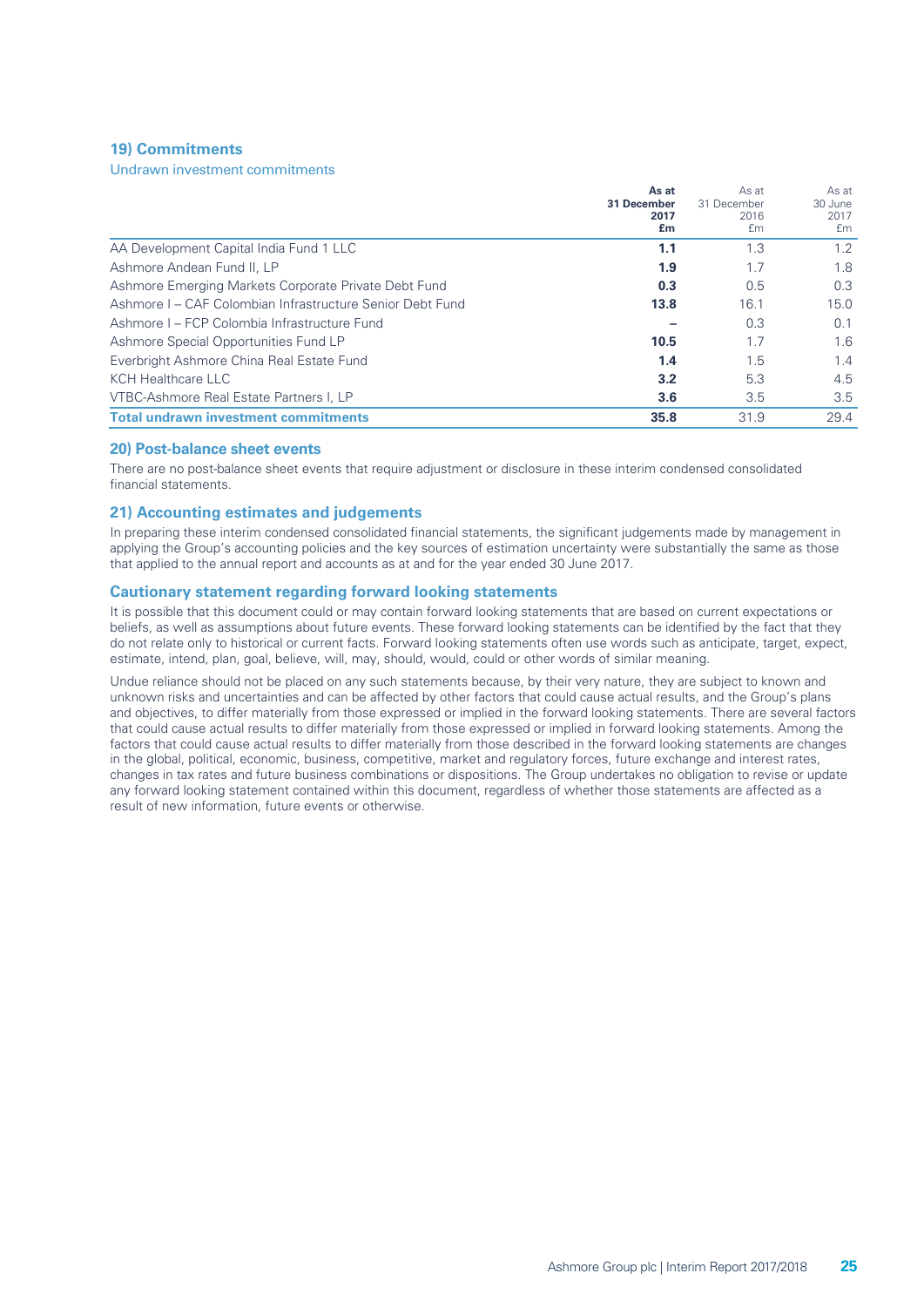# Responsibility statement of the Directors in respect of the half-yearly financial report

We confirm that to the best of our knowledge:

- − the interim condensed consolidated financial statements have been prepared in accordance with International Accounting Standard 34 Interim Financial Reporting as adopted by the European Union; and
- − the interim management report includes a fair review of the information required by:
	- (a) DTR 4.2.7R of the Disclosure and Transparency Rules, being an indication of important events that have occurred during the first six months of the financial year and their impact on the condensed set of financial statements, and a description of the principal risks and uncertainties for the remaining six months of the financial year; and
	- (b) DTR 4.2.8R of the Disclosure and Transparency Rules, being related party transactions that have taken place in the first six months of the current financial year and that have materially affected the financial position or performance of the entity during that period and any changes in the related party transactions described in the last annual report that could do so.

By order of the Board

**Mark Coombs**  Chief Executive Officer 7 February 2018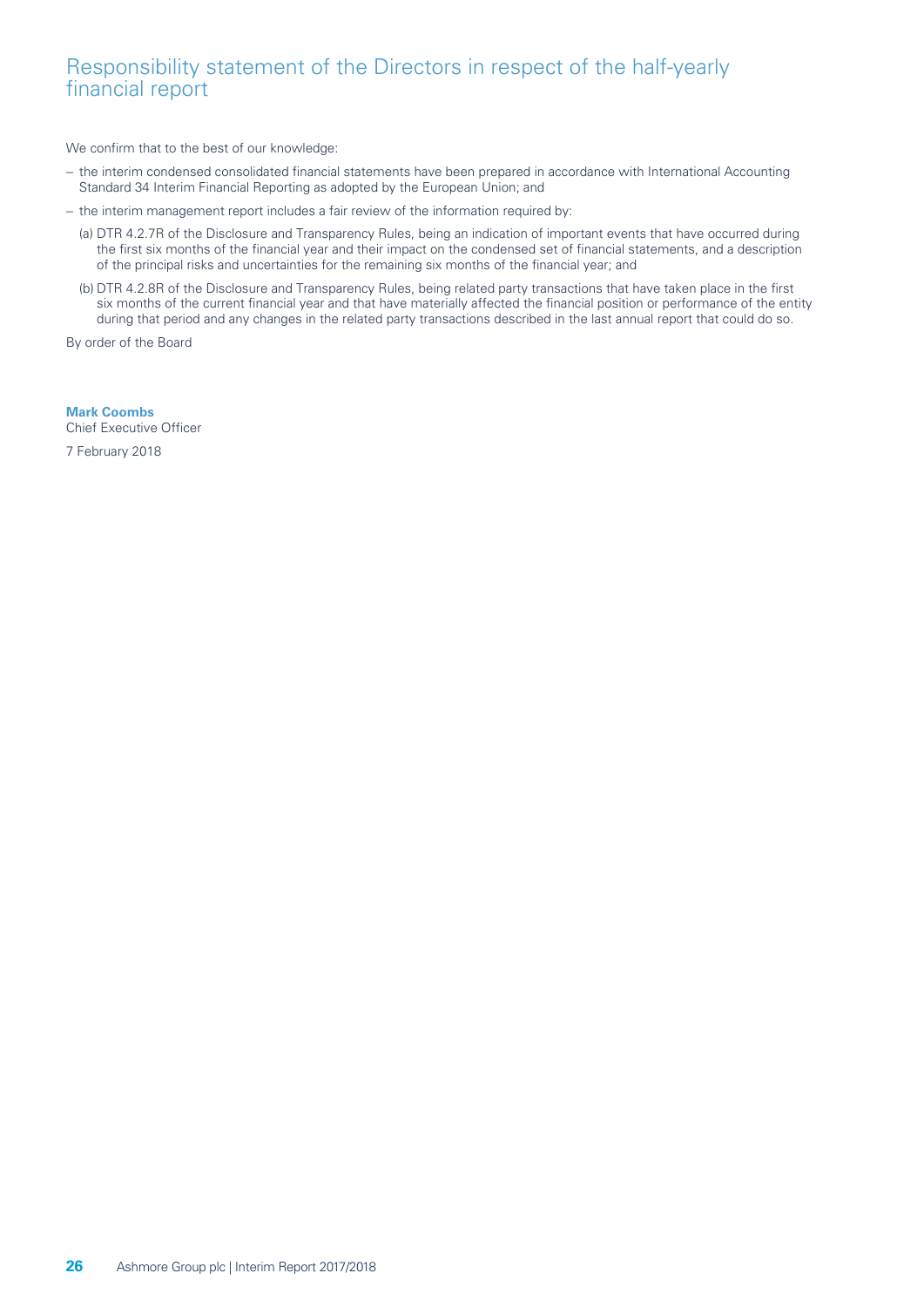#### **Conclusion**

We have been engaged by the Company to review the condensed set of financial statements in the half-yearly financial report for the six months ended 31 December 2017 which comprises the consolidated statement of comprehensive income, consolidated balance sheet, consolidated statement of changes in equity, consolidated cash flow statement and the related explanatory notes. We have read the other information contained in the half-yearly financial report and considered whether it contains any apparent misstatements or material inconsistencies with the information in the condensed set of financial statements.

Based on our review, nothing has come to our attention that causes us to believe that the condensed set of financial statements in the half-yearly financial report for the six months ended 31 December 2017 is not prepared, in all material respects, in accordance with IAS 34 *Interim Financial Reporting* as adopted by the EU and the Disclosure Guidance and Transparency Rules (the DTR) of the UK's Financial Conduct Authority (the UK FCA).

#### **Scope of review**

We conducted our review in accordance with International Standard on Review Engagements (UK and Ireland) 2410 *Review of Interim Financial Information Performed by the Independent Auditor of the Entity* issued by the Auditing Practices Board for use in the UK. A review of interim financial information consists of making enquiries, primarily of persons responsible for financial and accounting matters, and applying analytical and other review procedures. We read the other information contained in the half-yearly financial report and consider whether it contains any apparent misstatements or material inconsistencies with the information in the condensed set of financial statements.

A review is substantially less in scope than an audit conducted in accordance with International Standards on Auditing (UK) and consequently does not enable us to obtain assurance that we would become aware of all significant matters that might be identified in an audit. Accordingly, we do not express an audit opinion.

#### **Directors' responsibilities**

The half-yearly financial report is the responsibility of, and has been approved by, the Directors. The Directors are responsible for preparing the half-yearly financial report in accordance with the DTR of the UK FCA.

The annual financial statements of the Group are prepared in accordance with International Financial Reporting Standards as adopted by the EU. The Directors are responsible for preparing the condensed set of financial statements included in the half-yearly financial report in accordance with IAS 34 as adopted by the EU.

#### **Our responsibility**

Our responsibility is to express to the Company a conclusion on the condensed set of financial statements in the half-yearly financial report based on our review.

#### **The purpose of our review work and to whom we owe our responsibilities**

This report is made solely to the Company in accordance with the terms of our engagement to assist the Company in meeting the requirements of the DTR of the UK FCA. Our review has been undertaken so that we might state to the Company those matters we are required to state to it in this report and for no other purpose. To the fullest extent permitted by law, we do not accept or assume responsibility to anyone other than the Company for our review work, for this report, or for the conclusions we have reached.

**Thomas Brown for and on behalf of KPMG LLP**  *Chartered Accountants* 15 Canada Square London E14 5GL

7 February 2018